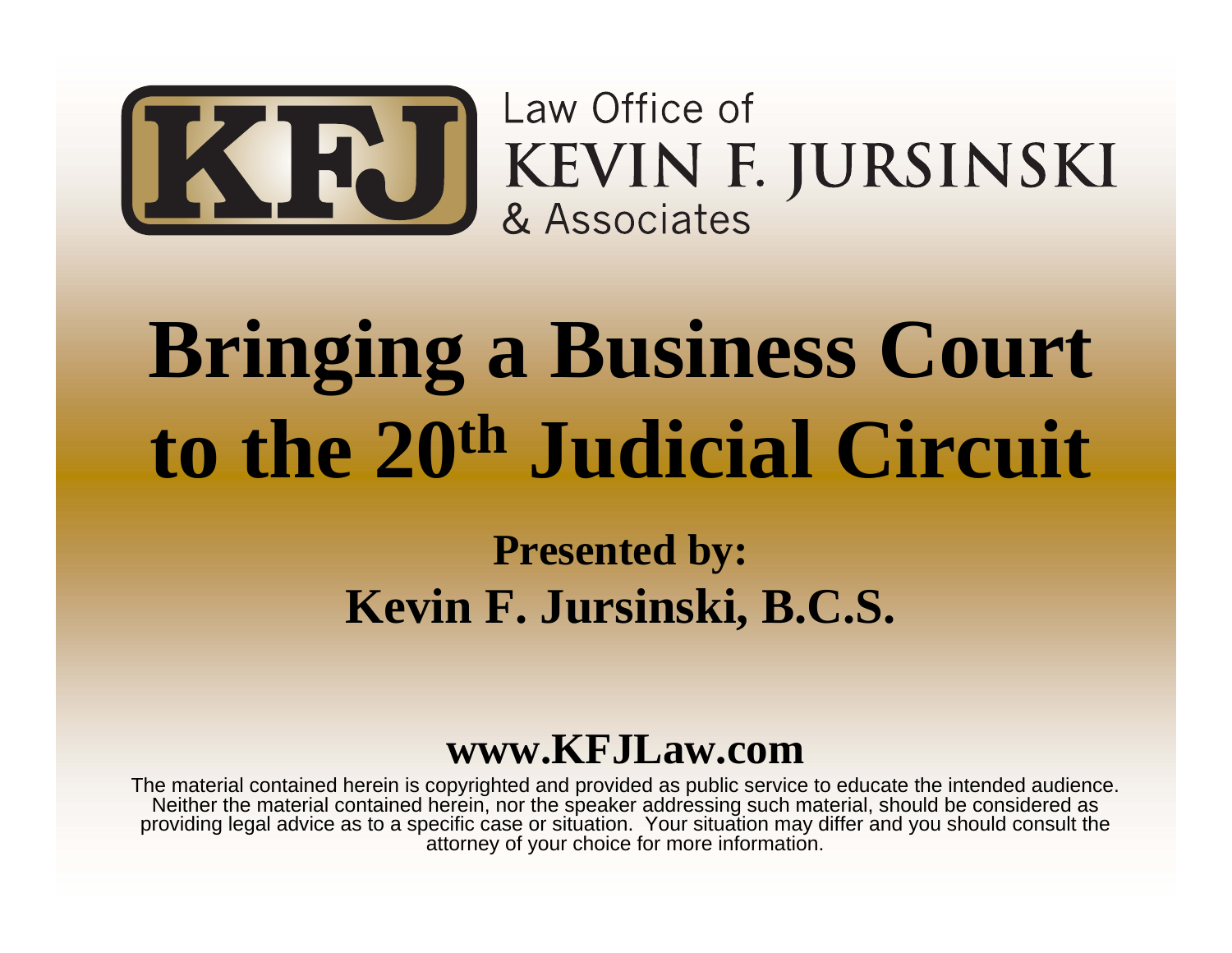# **KEVIN F. JURSINSKI, B.C.S.**



- • **Triple Florida Board Certified Attorney in Real Estate, Business Litigation, and Construction Litigation**
- •**AV\* Rated Attorney by Martindale-Hubbell**
- • **2010, 2011, 2012, 2013, 2014 & 2015 "Super Lawyer" Recognition**
- • **More than 30 years experience of practicing law, buying and selling residential and commercial real property in Lee County.**
- •**Licensed Florida Real Estate Agent**
- • **Developer of** *Deed in Reduction©,* **A Strategic Default and Foreclosure Program**
- •**Email: Kevin@KFJLaw.com**

*\*AV Rating: Signifies that a Lawyer has reached the height of Professional Excellence; Highest Levels of Skills and Integrity*

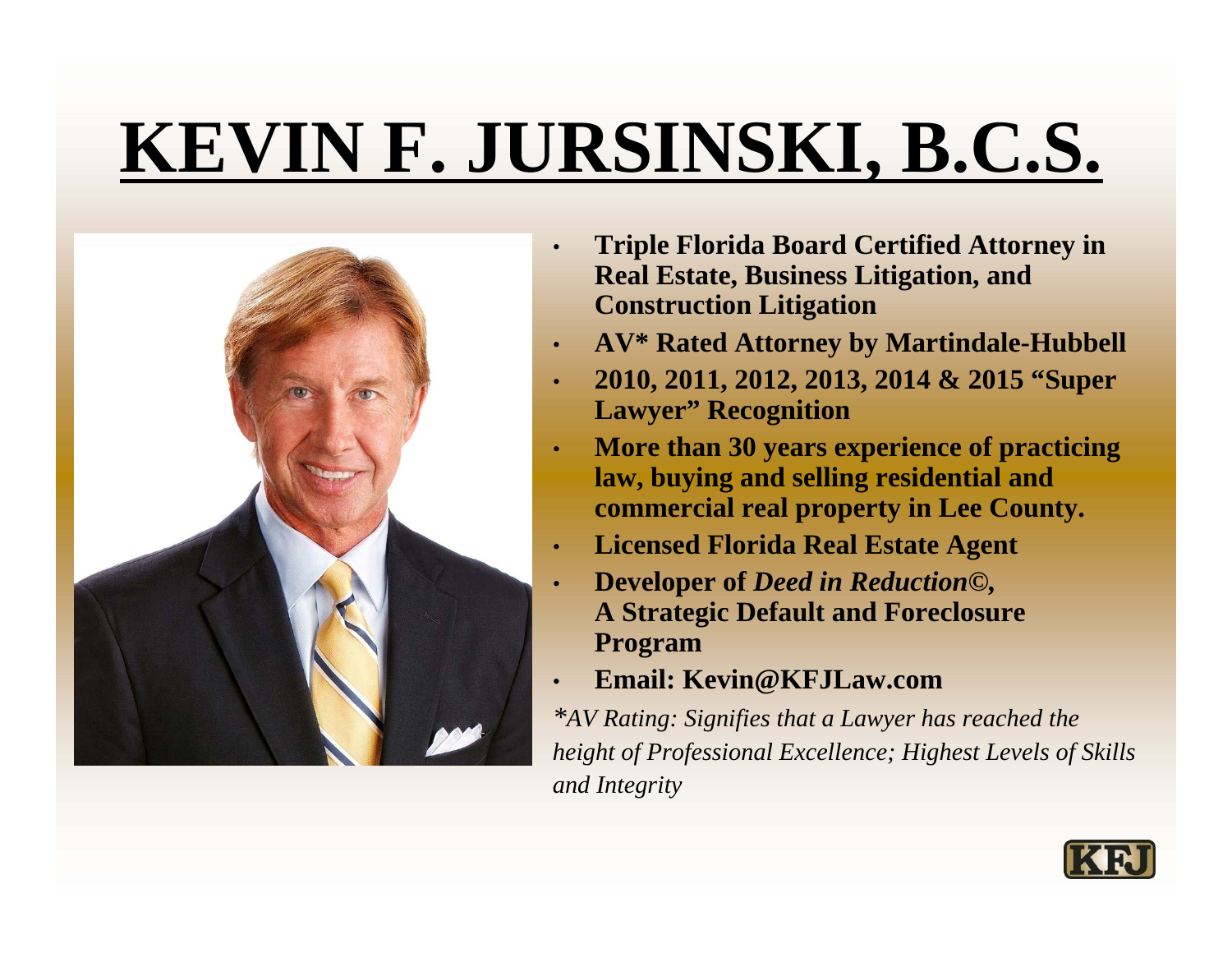### **Business Court Outline**

- 1. Lee and Collier Population Growth
- 2. 20<sup>th</sup> Judicial Circuit Business Growth
- 3. Business Court as Concept to Address Growth and Needs of Business **Community**
- 4. Business Court Concept as to Attract New Business
- 5. Business Court "Business Model"

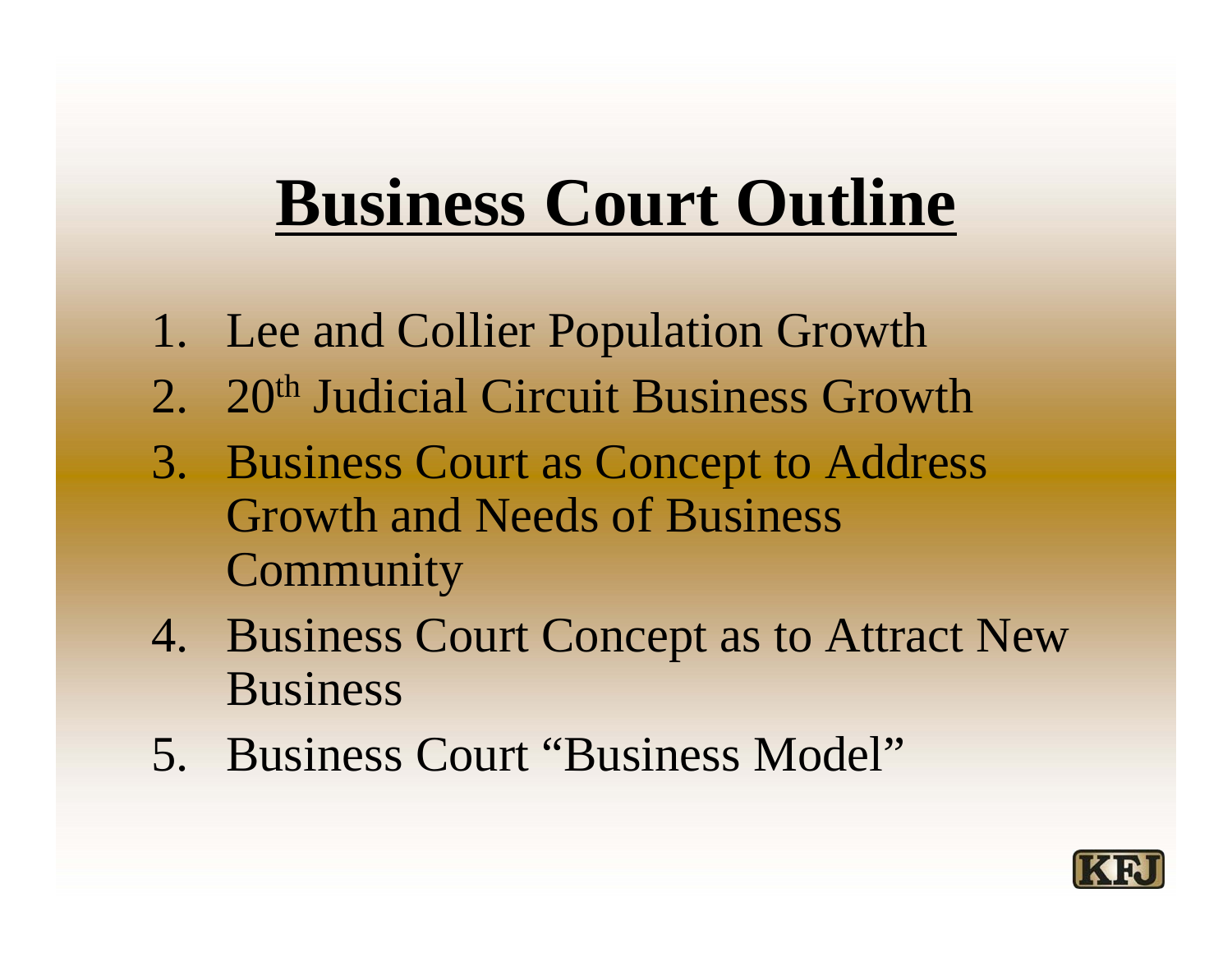### **Business Court Outline**

- 6. Key Benefits of Business Court
- 7. Costs for a New Circuit Judge Business Court
- 8. Certified Need for Circuit Position and Historical Request for 15 Years with Dismal Approvals and Funding
- 9. Florida Bar's Advocacy of Specialization/Certification by Florida Attorneys
- 10. Attracting Businesses to Southwest Florida
- 11. Equal Footing with other Major Areas in the State
- 12. Proactive Approach to be in front of other Florida areas (Jacksonville, Tallahassee, West Palm Beach, Sarasota)
- 13. Judicial Statements on Business Courts

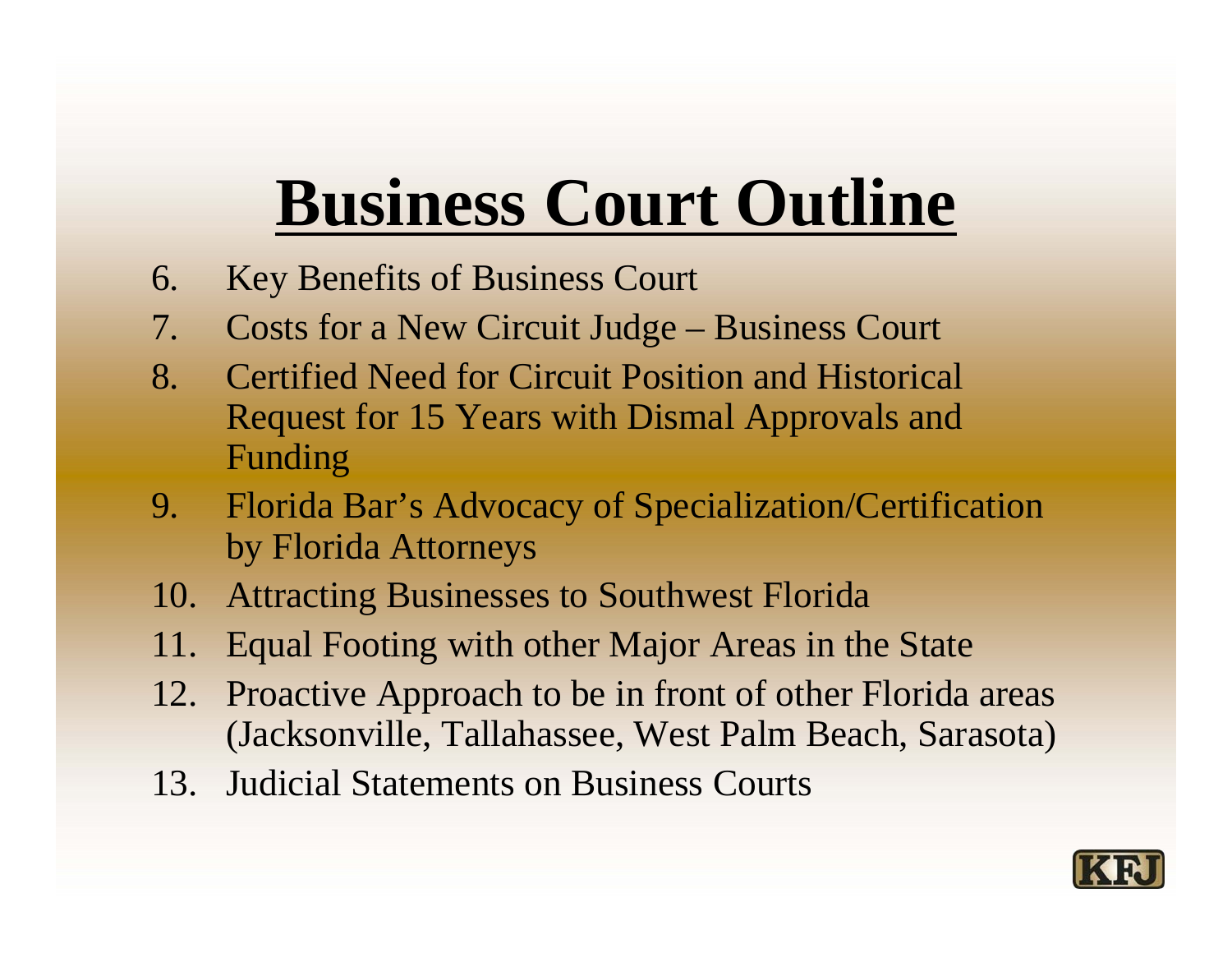### news-press<sup>®</sup>

### Lee, Collier population growth in top 10 nationally

DAN DELUCA, DDELUCA@NEWS-PRESS.COM 7:53 a.m. EDT March 26, 2015



(Photo: Getty Images/iStockphoto)

 $f236$ in 11 LINICON COMMENT TMAIL CONNECT. **TWEET** 

Southwest Florida is one of the fastest-growing areas in the nation, according to the U.S. Census Bureau's most recent population estimates.

**MORE** 

Lee and Collier counties ranked in the top 10 of the nation's fastest-growing metro areas based on population increases from July 2013 to July 2014.

Census figures released today show Lee County added 18,177 people during that span, an increase of 2.7 percent, the sixth-largest increase in the country. Collier ranked No. 10 with an increase of 2.5 percent, adding an estimated 8,671 residents.

The Cansus Dureau astimated Laa's conviction at 870 £12 as af last lub and 210 77

**Florida Coasta** Providi

**Lee and Collier** counties rated in the top 10 of the nation's fastestgrowing metro areas based on population from July 2013-July 2014

Boat T. Keygeth, W.

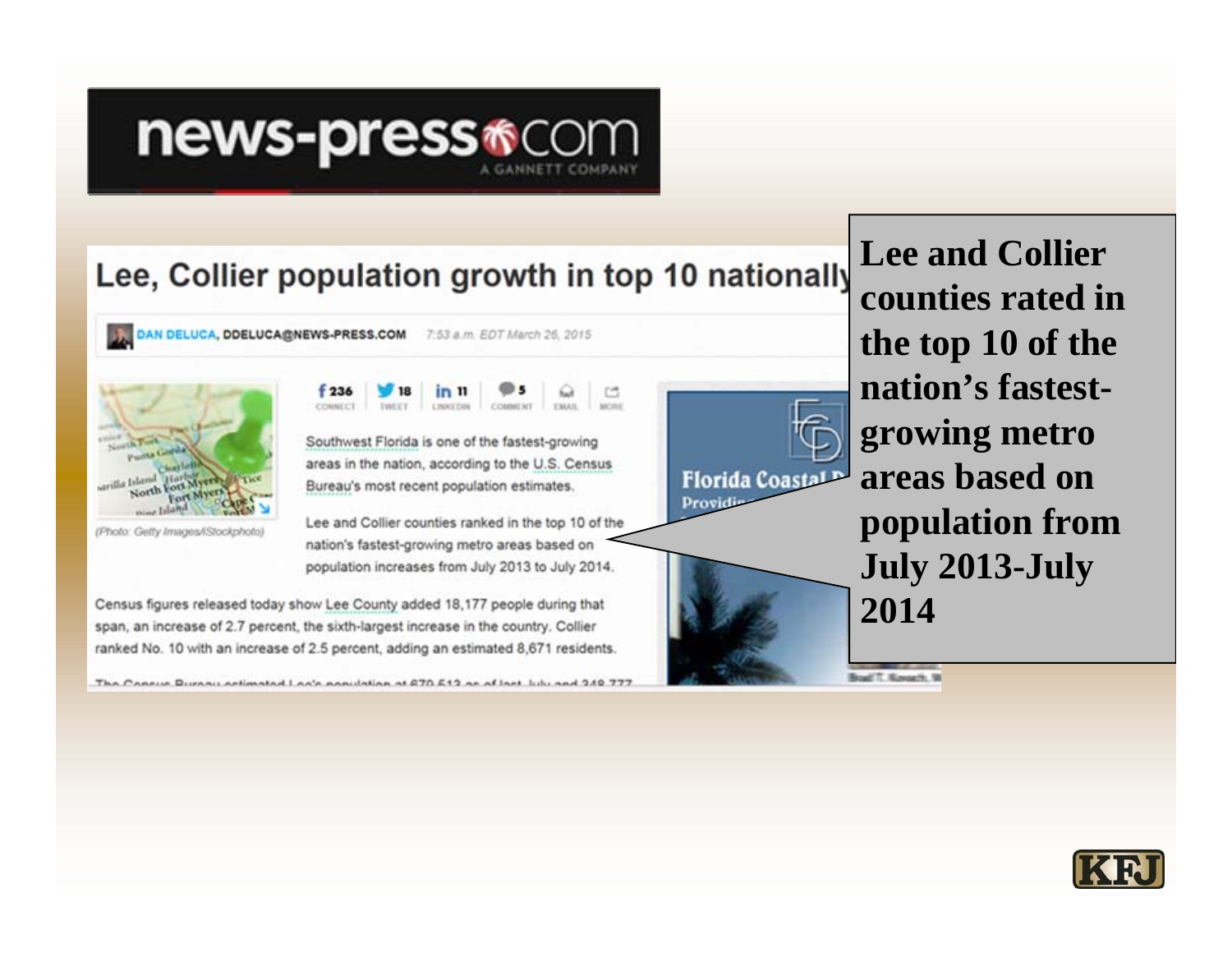Population estimates released by the U.S. Census Bureau today show Southwest Florida experienced some of the largest increases in the nation last year. Lee County grew by 18,177 people or 2.7 percent, the sixth-largest increase in the country. Collier County added 8,671 residents, an increase of 2.5 percent, good for the 10th-largest growth rate.

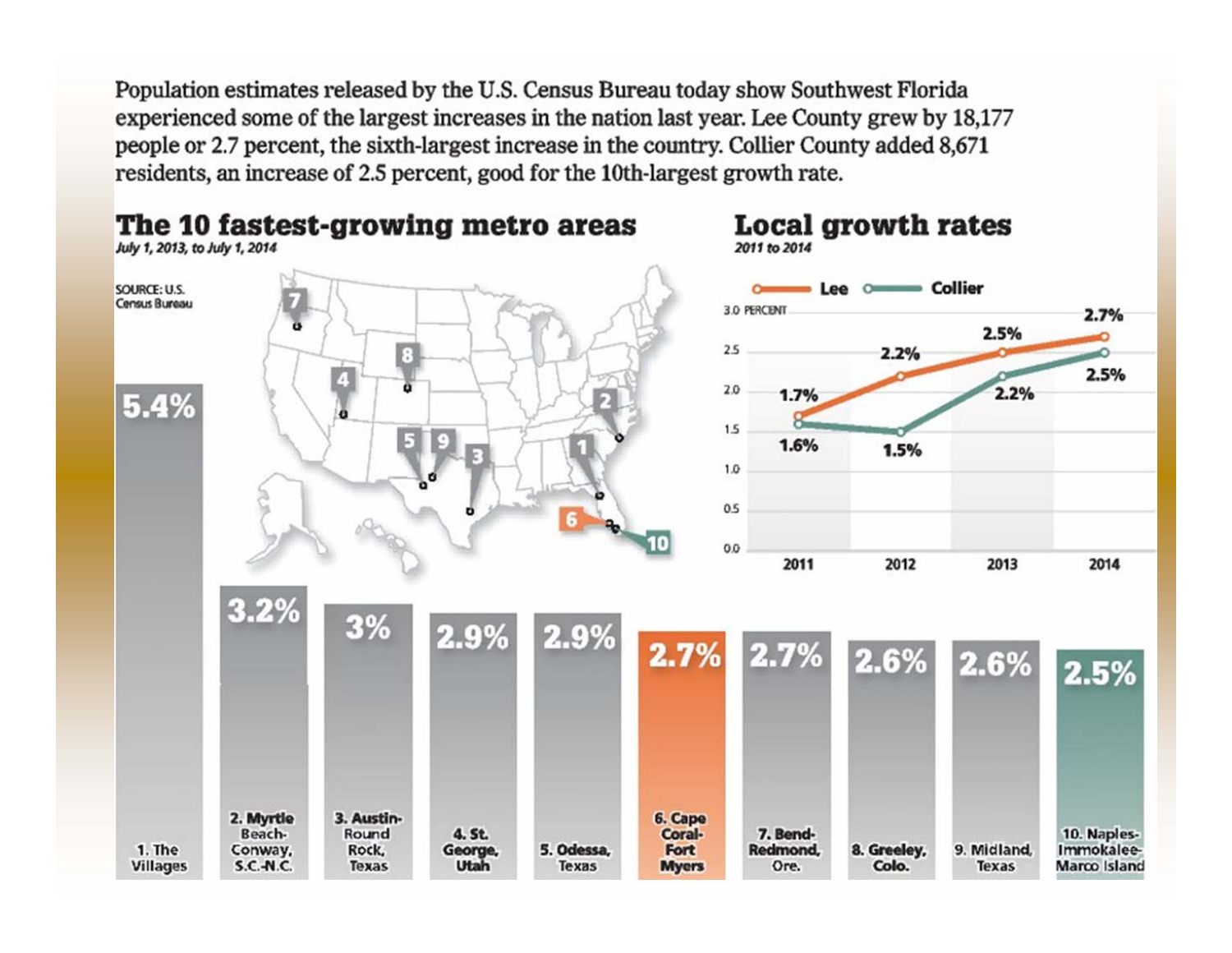**News** 

Markets

#### Video Insights

### These 18 Cities Will See the **Most Economic Growth Next Year**

With the oil boom fading, Florida's retirement communities are poised to rise to the top

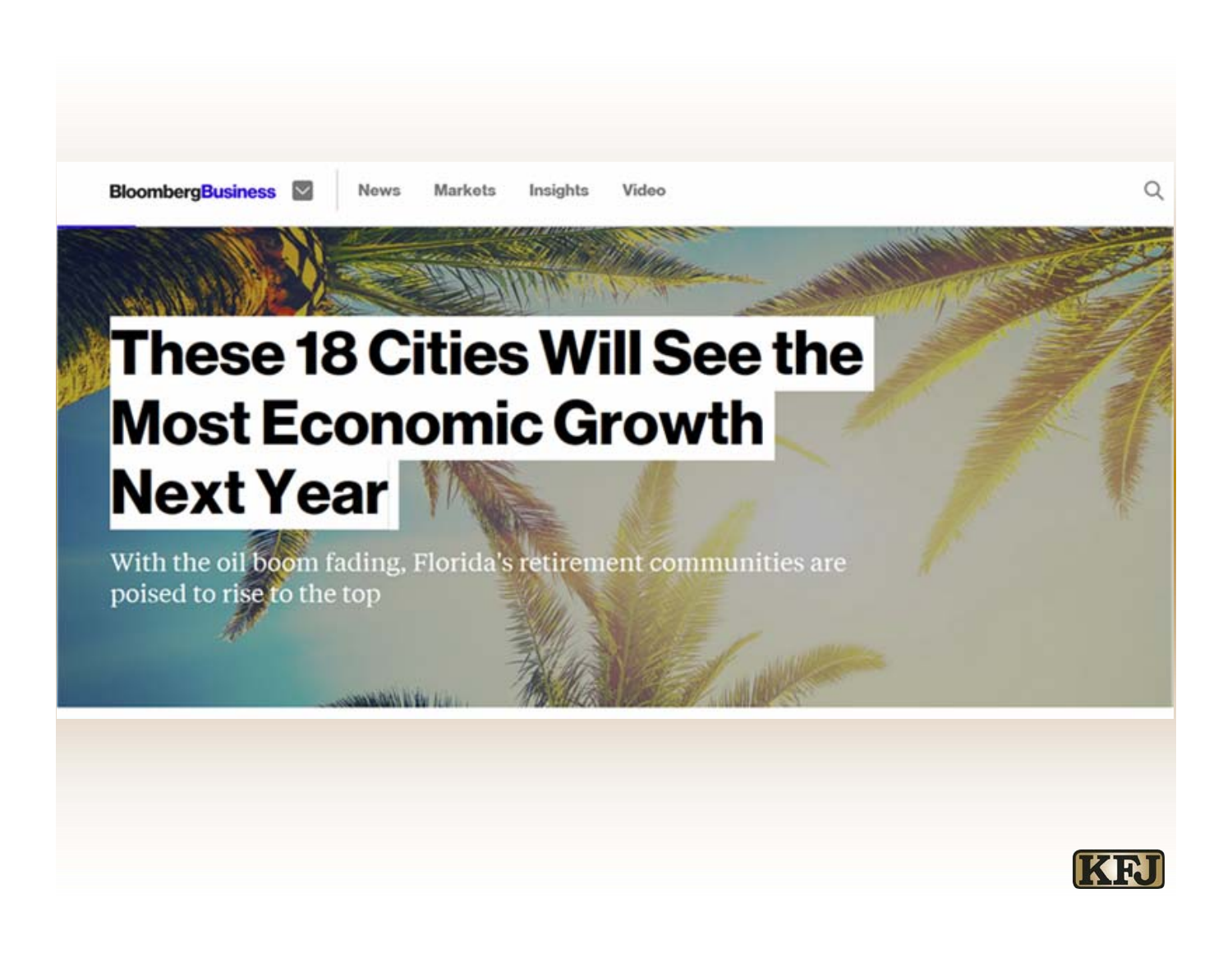

Source: U.S. Conference of Mayors with IHS Global Insight.

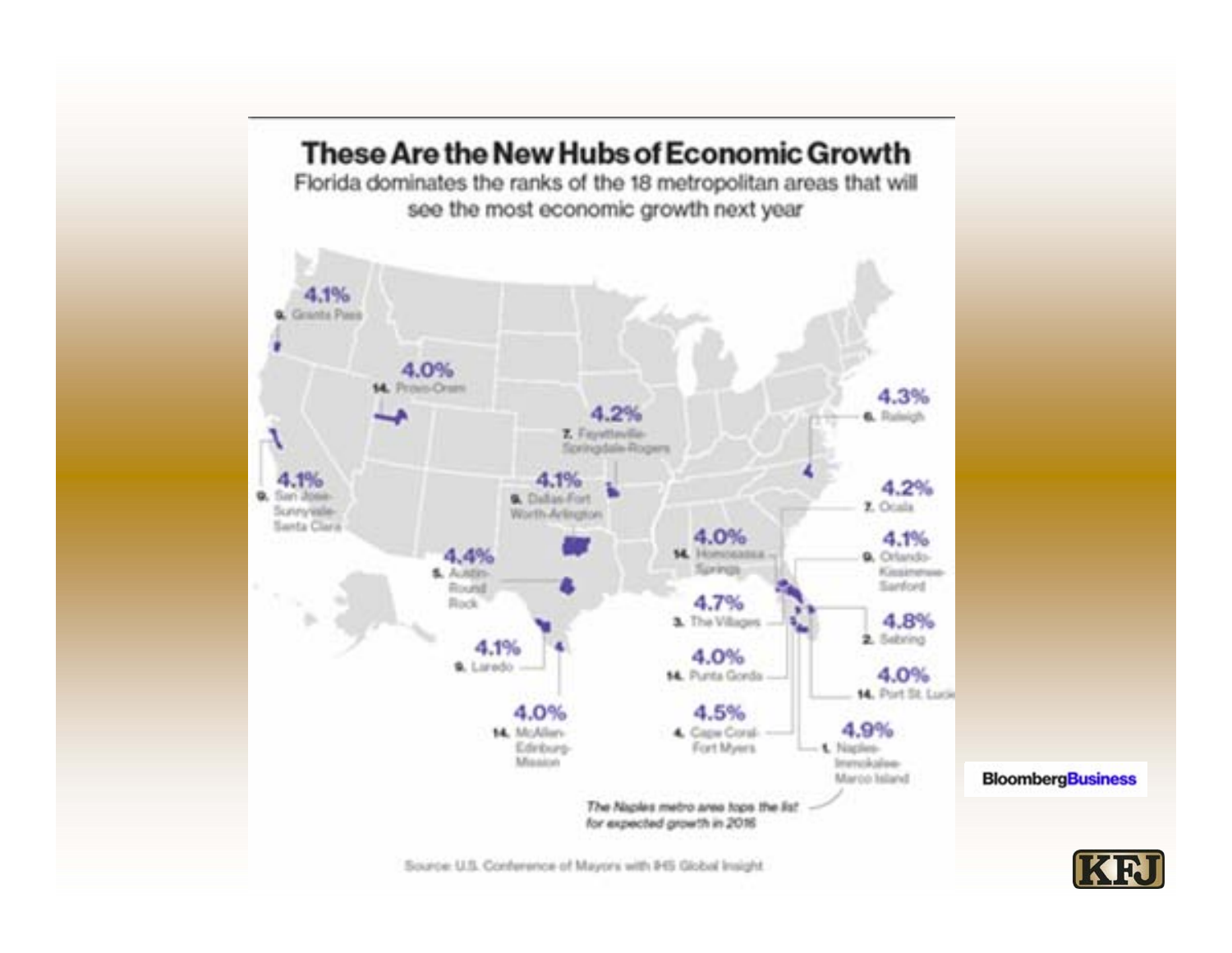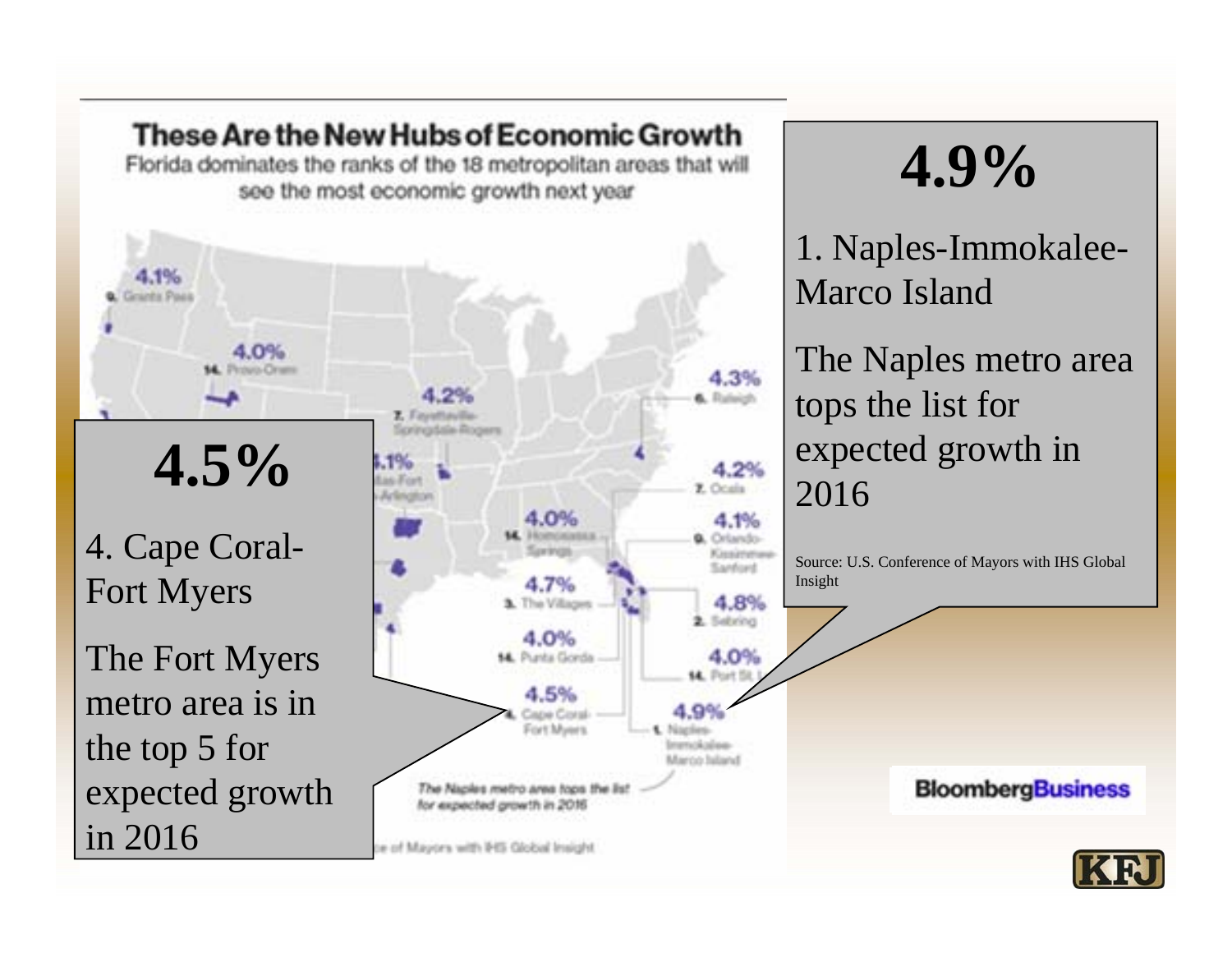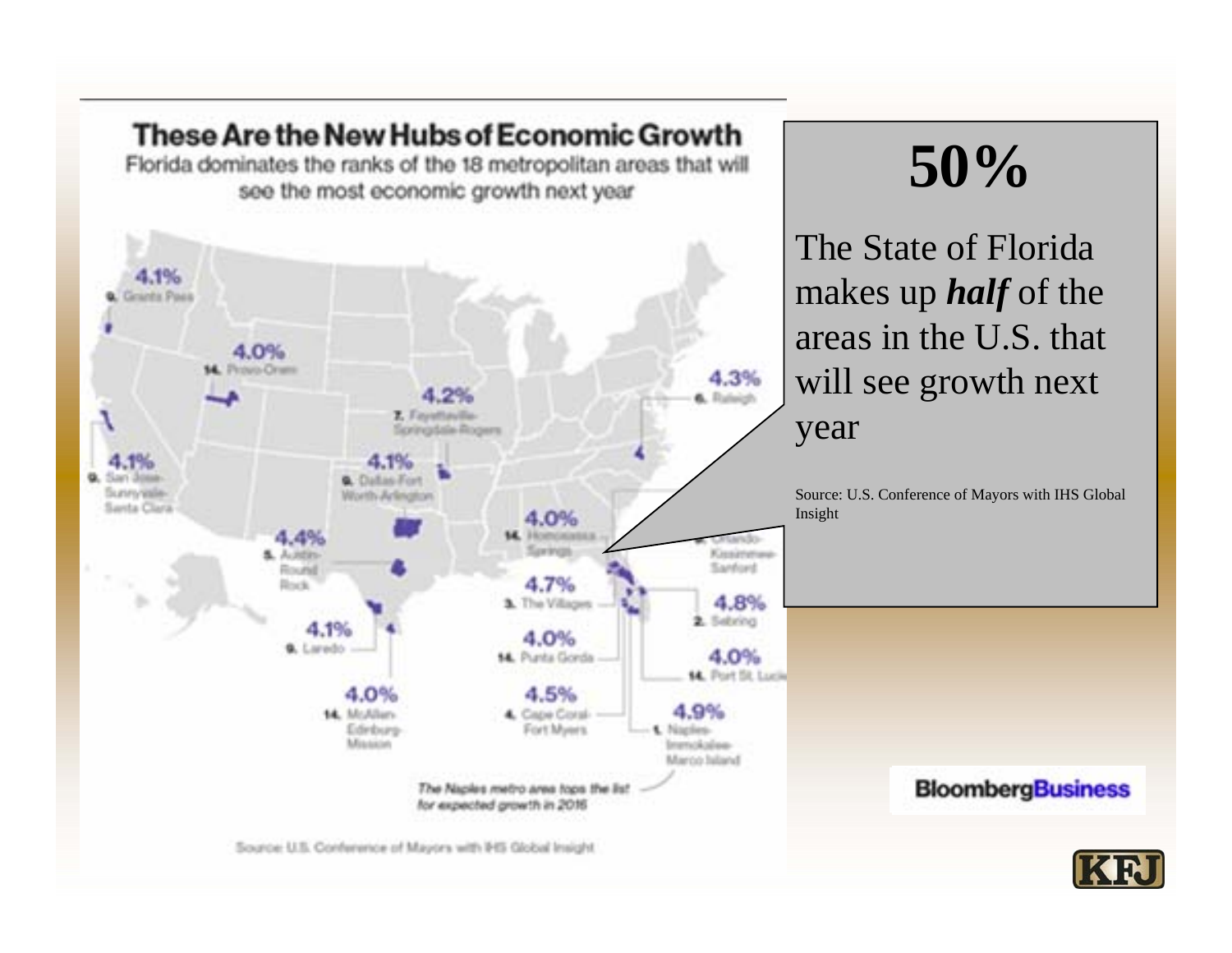**COFFEE TALK** 

#### Site selector singles out Estero

80 A

**LORIGA'S NEWSPAPER FOR THE C-SUITE** 

**BY: BUSINESS OBSERVER** 

August 07, 2015

No one knew Estero until Hertz came to town.

Now the small village between Fort Myers and Naples is on the radar of many consultants who help large corporations locate offices nationwide. The area gained notoriety after car rental giant Hertz announced it was moving its global headquarters there from New Jersey in 2013. A new corporate campus on U.S. 41 near Coconut Point Mall is nearly complete.

Income gains on the horizon A prominent corporate relocation firm, New Jerseybased The Boyd Co., recently named Estern on three top regional locations for administrative operation with 500 employ 125,000-square-foot building. The other two locatio are Blue Ash, Ohio, a Cincinnati suburb, and Minden, Nev., o bordering California. "Lee County is well-positioned to attract corporate principal of the firm.

Boyd cited lower tax burdens, airline service and availability of a bilingual labor force as plus Estero and Florida. Estero's proximity to Naples, where many top executives have second h another advantage. "A lot of decisions concerning Florida's future are made in Naples," says

But Boyd, who has also talked up Tampa as a prime urban site for corporate relocations, car that competition for companies is broader than neighboring counties in the state. "A lot of de and politicians have a parochial approach to economic development," Boyd says.

"A prominent corporate relocation firm, New Jersey-based The Boyd Co., recently named Estero one of three top regional locations for a hypothetical administrative operation with 500 employees..."

**PRINT** 

hare This

**RELATED HEADLINES:** 

Builders blow back on fiery pro

The butler did it

**August 7, 2015** 

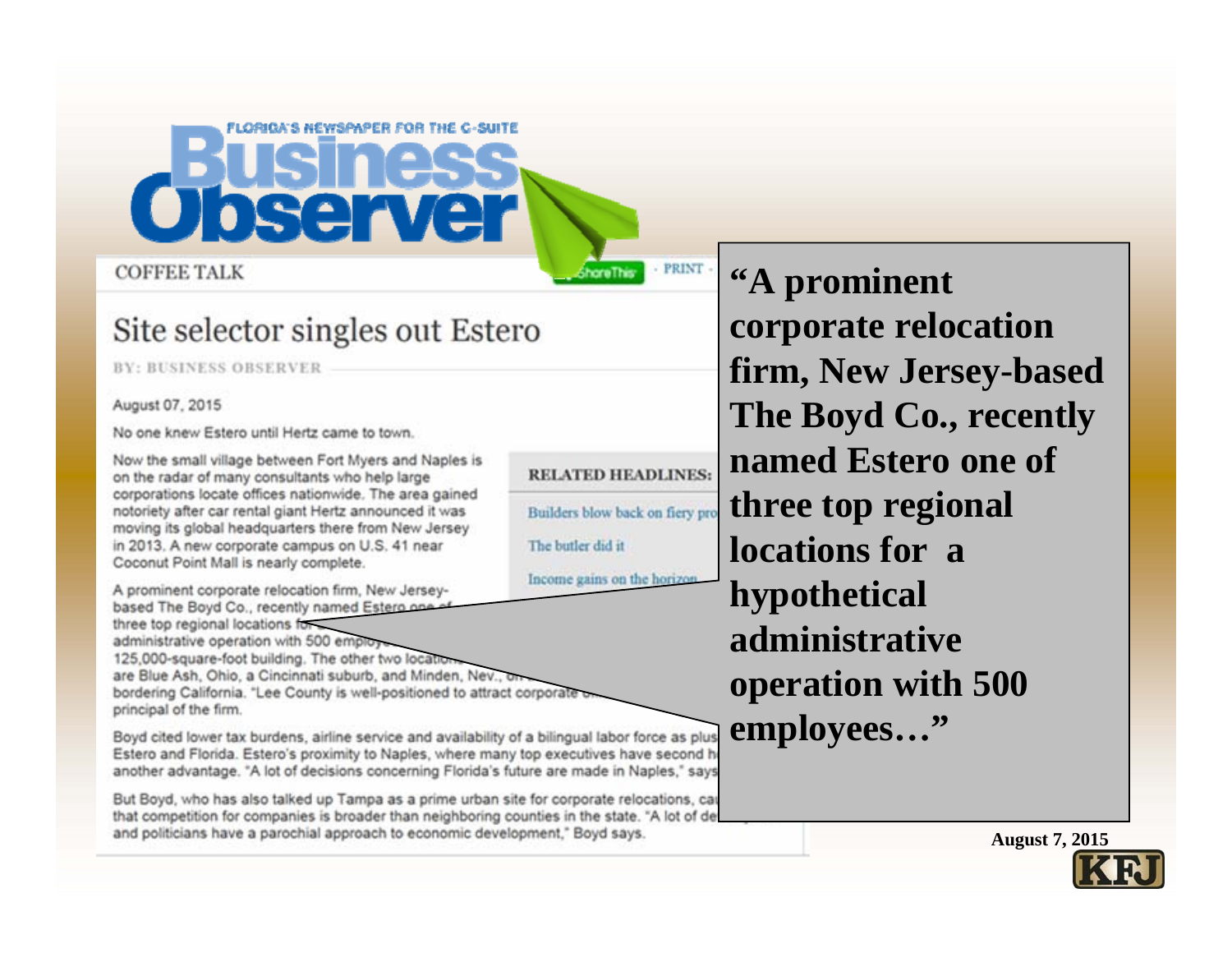#### **COFFEE TALK**

#### Lots of help wanted in Naples

sen

**BY: BUSINESS OBSERVER** 

#### August 14, 2015

The good news: Naples is the top place in the U.S. for job growth through 2017,

**LORIGA'S NEWSPAPER FOR THE C-SUITE** 

The bad news: Naples needs a lot more workers.

Forbes magazine recently published a report by Moody's Analytics that forecasted 4.6% job growth in Naples through 2017. The report says the projected jobs boom is the result of a surging influx of retirees who will fuel construction, retail and health care.

But a quick check of the latest employment reports shows this might be a bit of a stretch. That's because labor shortages already are holding back certain areas of the economy, including construction and health care.

In the Naples area, the labor force totals 158,376 people. Of those, 150,011 are already employed, according to the latest data from the Florida Department of Economic Opportunity.

At 5.3%, the Naples area's unemployment rate is getting close to what economists consider full employment. That's when all people who are able and willing to work are employed while those who are unemployed are in transition from one job to another.

Already, 6,000 people in Naples have been added to payrolls over the last year through June, a 4.8% increase. The upshot: If your business depends on plentiful labor during the busy winter season. better start hiring now.

"The good news: Naples is the top place in the U.S. for job growth through 2017.

- PRINT

**ShareThis** 

**RELATED HEADL** 

The butler did it

Builders blow back on fiery p

Income gains on the horizon

Hizzoners get on board

**August 14, 2015** 

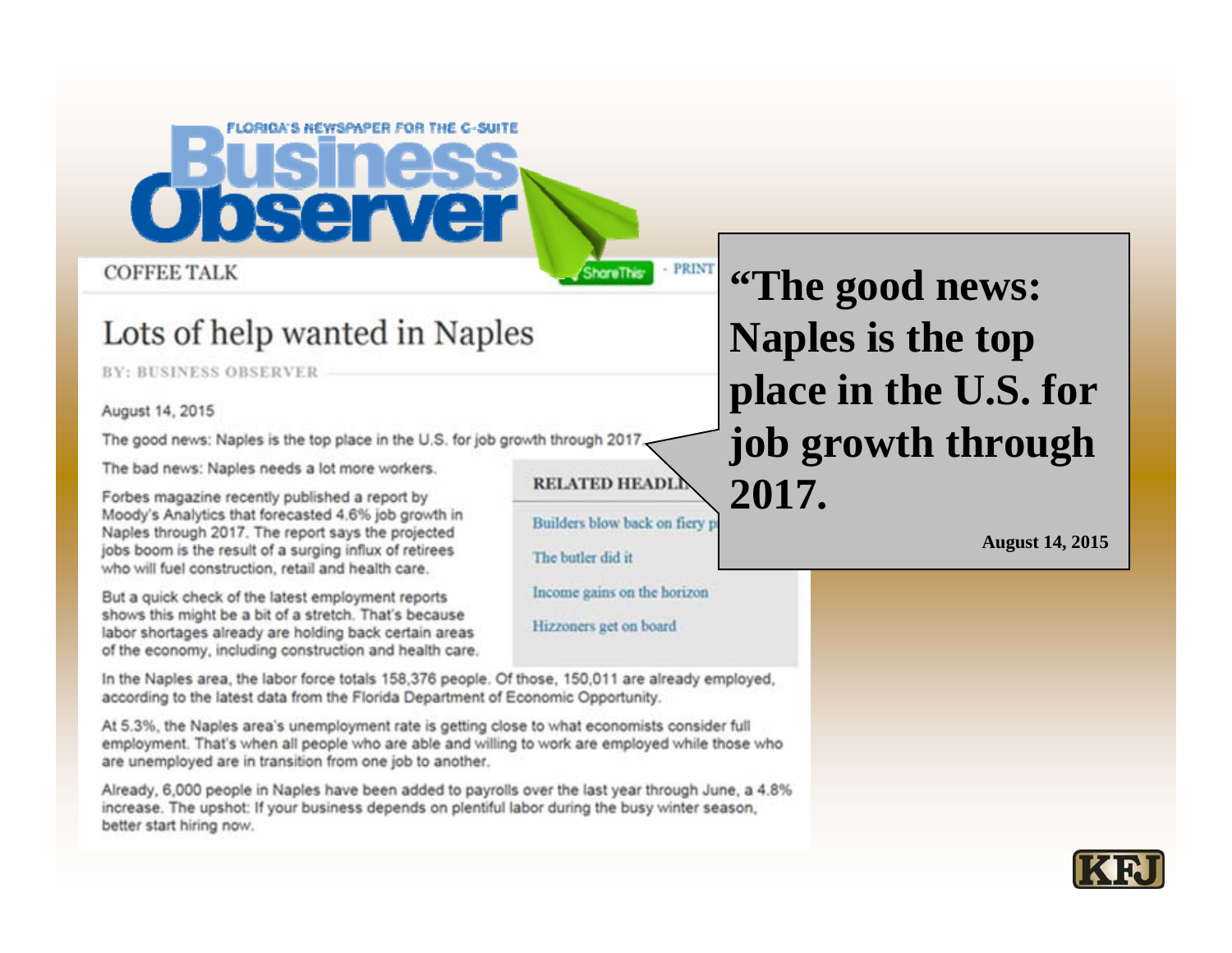# bserve

**COFFEE TALK** 

### Hendry back in focus

**BY: BUSINESS OBSERVER** 

#### August 14, 2015

As Florida's economy continues to recover, there's renewed focus on inland counties where land is cheaper and it's less congested.

**LORIGA'S NEWSPAPER FOR THE C-SUITE** 

Consider Hendry County, on the eastern border of Lee County. Together with Glades County, the predominantly agricultural area in south-central Florida could see a wave of commercial development that gets pushed out of Miami, Fort Lauderdale, Palm Beach Fort Myers and Naples.

Already, Florida Fuel Connection recently announced plans to invest \$300 million in Hendry County to build a new facility that will distribute petroleum products such as gasoline, diesel and aviation fuel. The facility near the city of LaBelle will take 14 months to build.

**RELATED HEADI** 

< ShoreThis

**PRINT - COMM** 

• "Florida Fuel **Connection plans to** invest \$300 million in **Hendry Co. to build a** new facility to distribute petroleum products."

Income gains on the horizon

Hizzoners get on board

**August 14, 2015** 

The aviation fuel is important because Hendry will be home to Airglades International Airport, the state's first private airport. Airglades could open a runway by 2018, says Mark Morton, director of strategic real estate and business development for U.S. Sugar Corp. and vice chairman of the Hendry County Economic Development Council.

Plans for the cargo airport include a 1 million-square-foot facility that will accommodate perishable freight such as flowers, vegetables and fish. Speaking at a recent Real Estate Investment Society event in Fort Myers. Morton says produce could be delivered by air from South America and be on trucks within three hours. That compares to eight hours in congested Miami, "Miami's crumbs are our loaves of bread," Morton joked.

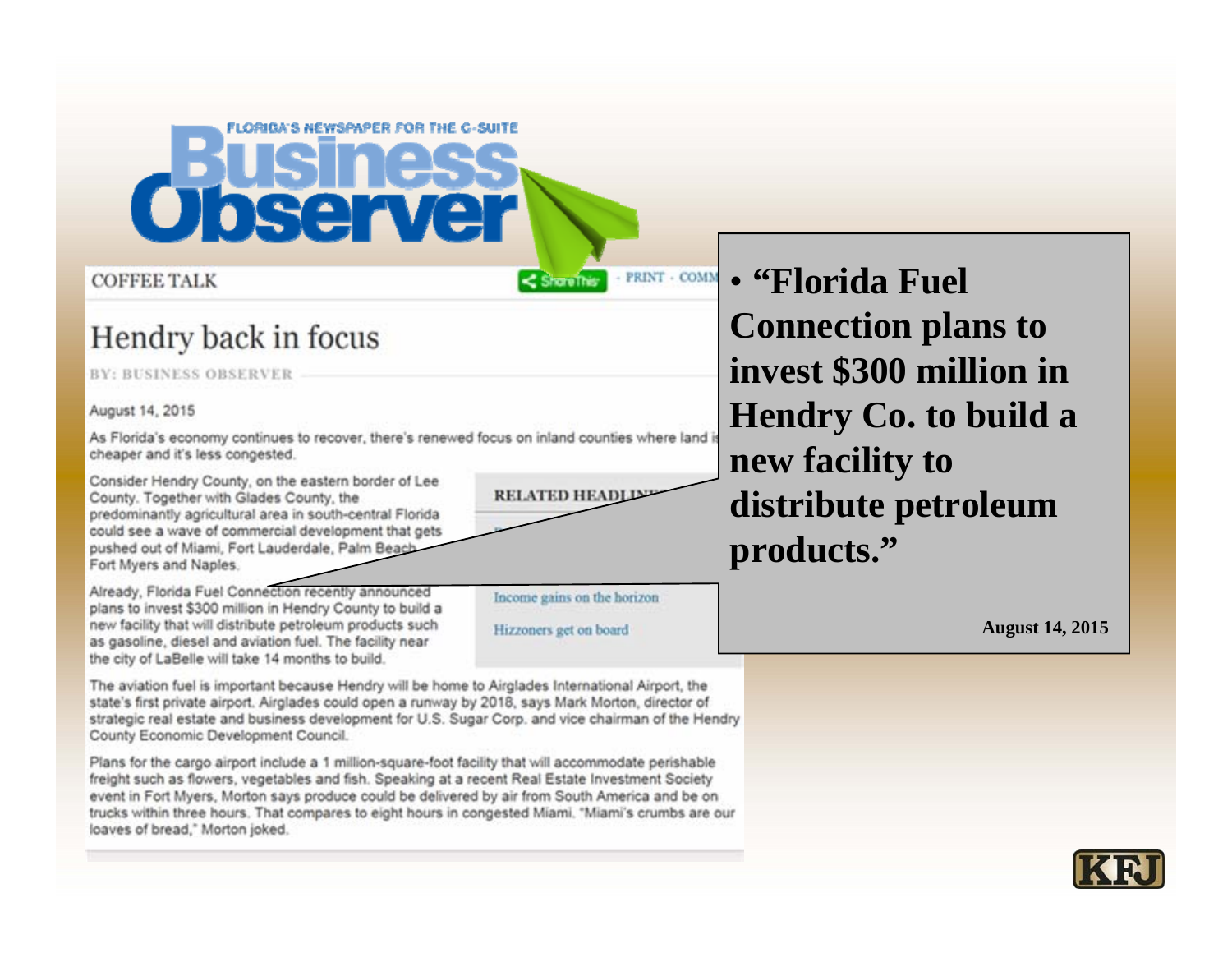### news-press\*com

### **Gov. Scott: State nearly out of money to lure jobs**

Gov. Rick Scott, reigniting a budget fight with the Republicancontrolled Florida Legislature, says the state is nearly out of money to lure companies to Florida.

Scott and Enterprise Florida officials say the state has only about \$9 million left in the main account it uses to offer incentives forcompanies. Bill Johnson, the president and CEO of Enterprise Florida, said that money will likely be gone in weeks.

**"We will not able to get deals done going forward," Scott said.**

**August 20, 2015**

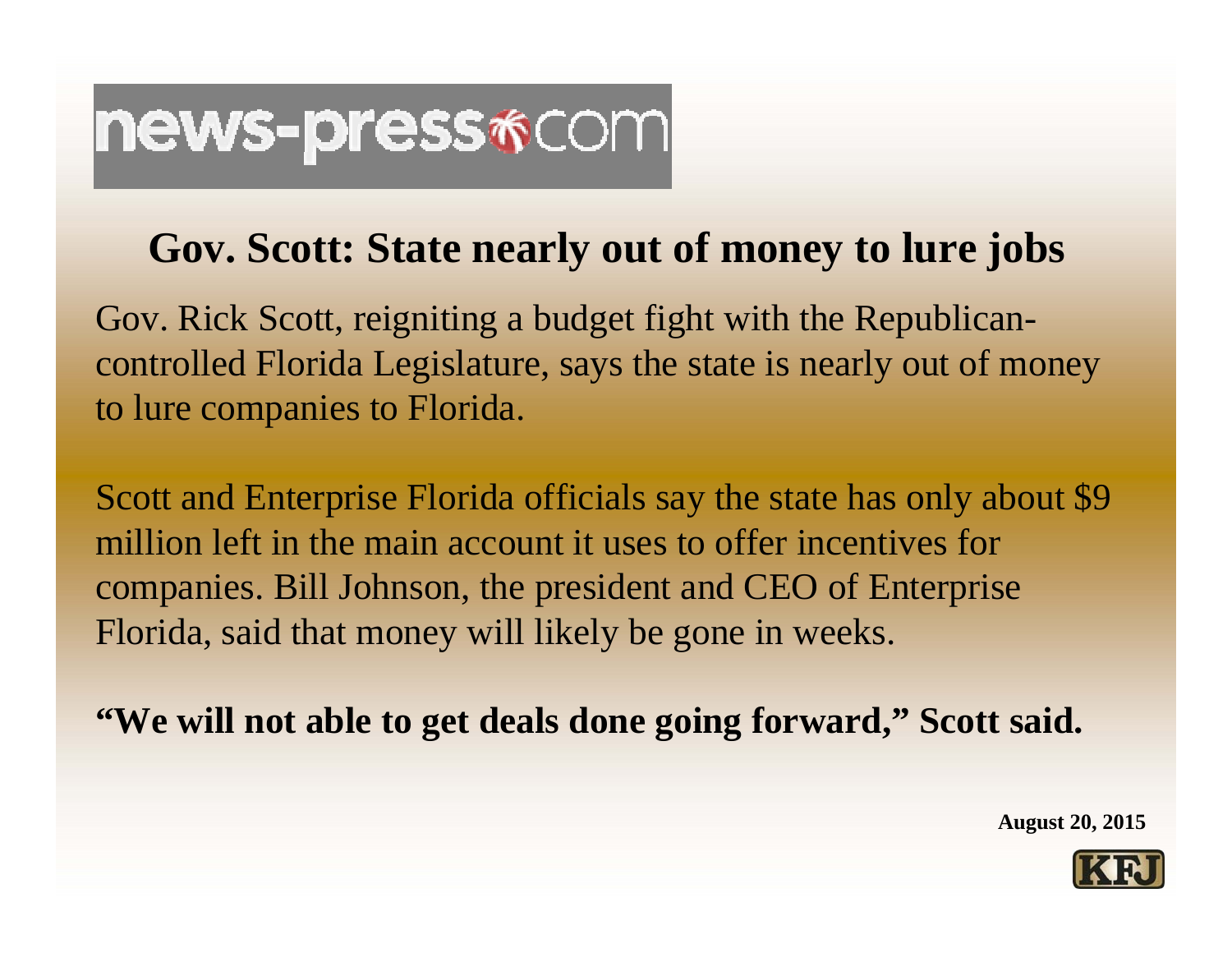### **Business Court**

- *Florida Trend* magazine chose Lee County as its featured Florida community in November 2013.
- The article showcases the efforts of community leaders to draw attention to the benefits of operating a business in our area and to encourage businesses to relocate here.
- Lee County and local business leaders have spent a great deal of time and public funds in the past few years in this endeavor. The results are now paying off - major national and international companies are relocating their businesses to Lee County.

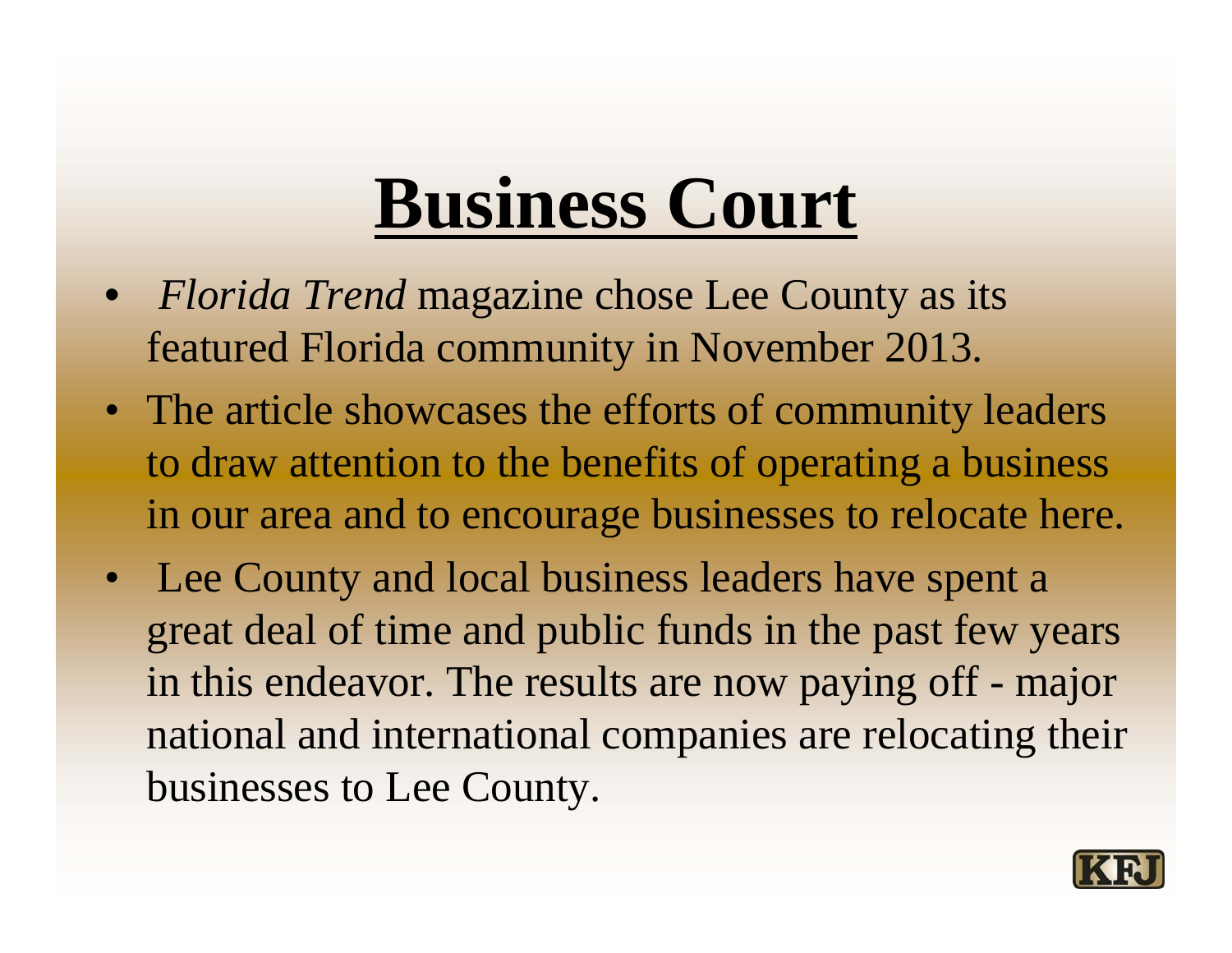### **Business Court**

- Southwest Florida has always demonstrated a favorable business climate and welcomes businesses to its community
- I suggest that an additional tool be considered to attract these companies to Southwest Florida: A dedicated Business Court serving the 20th Judicial Circuit that would specialize and handle only business related legal matters.

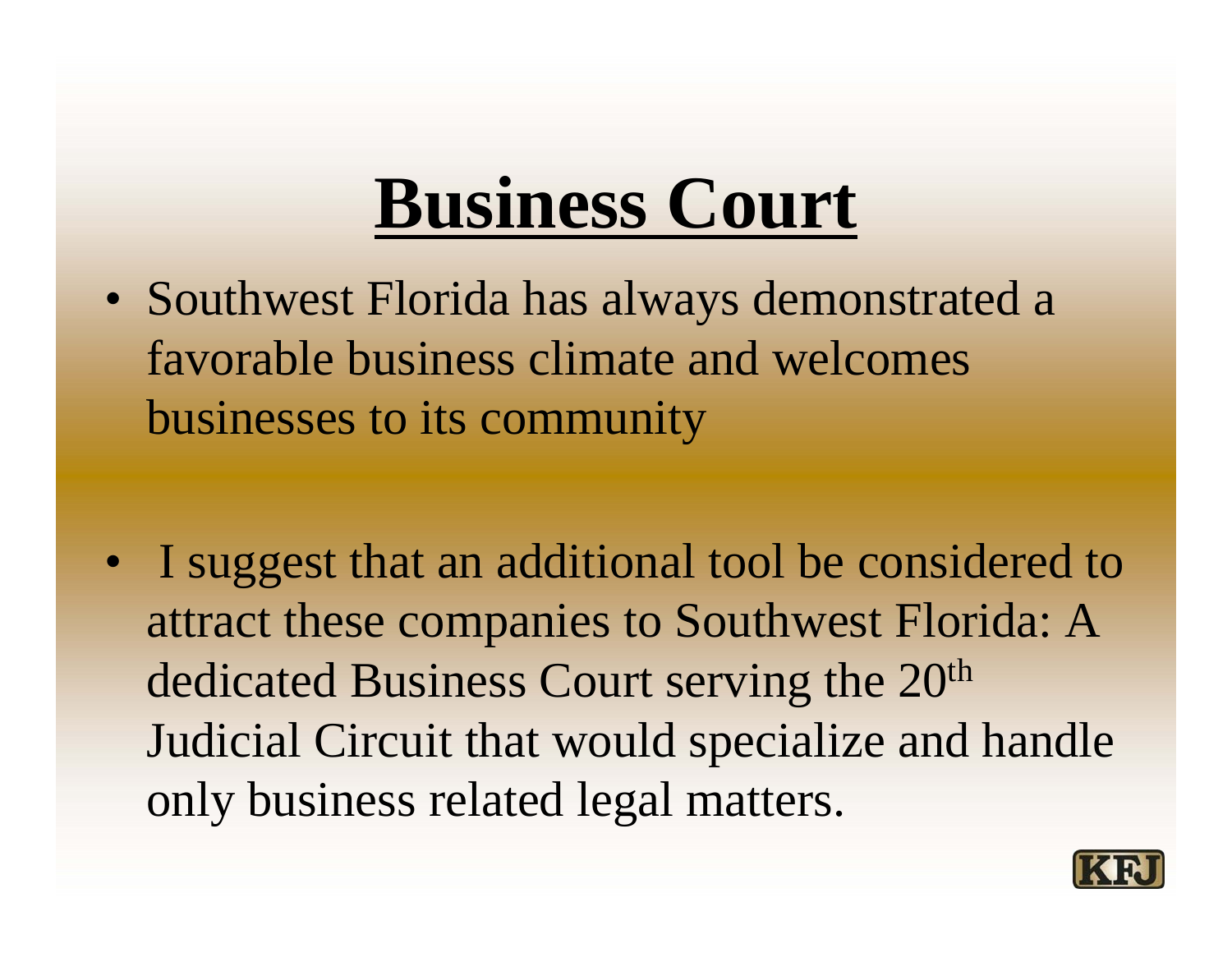

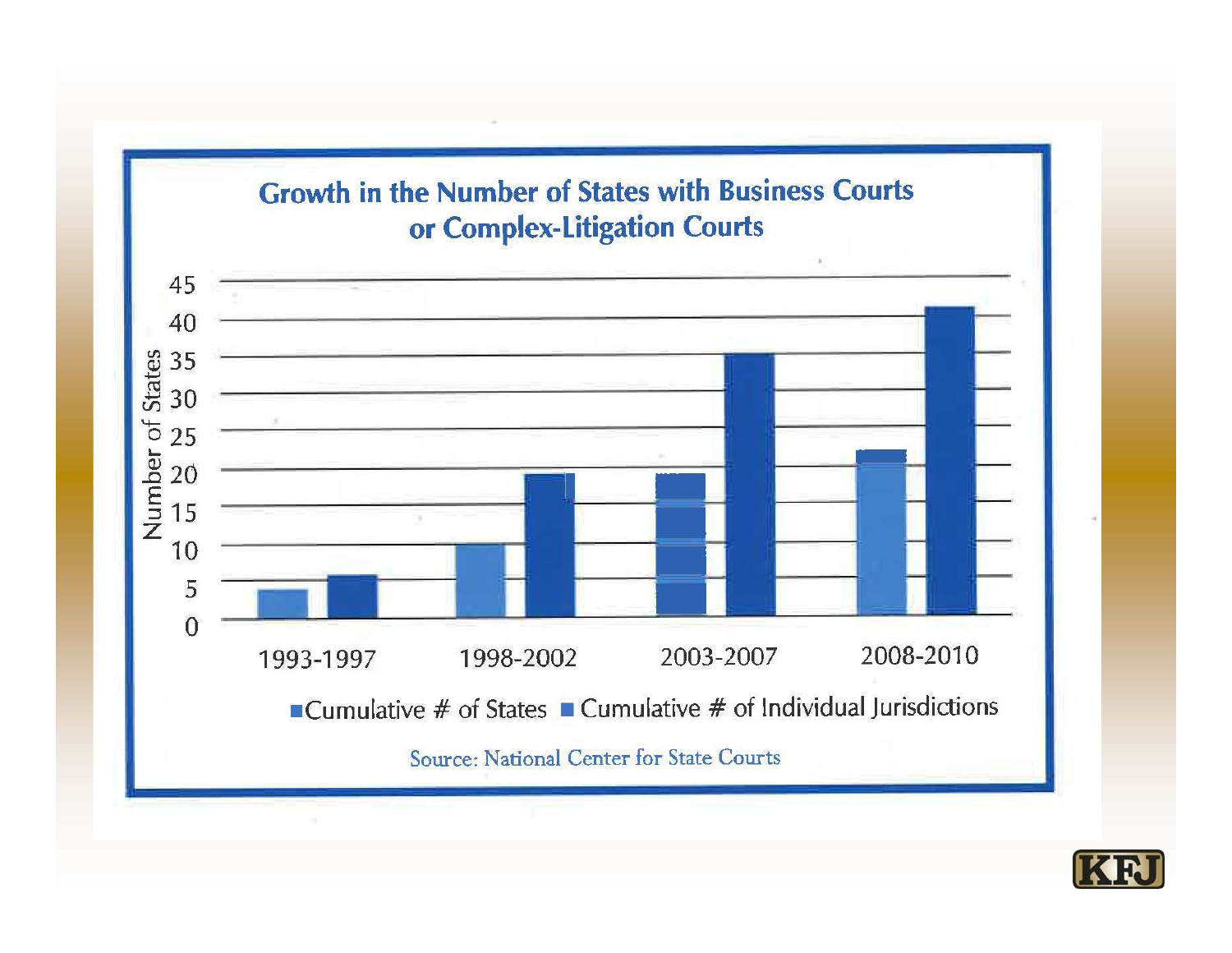# **Business Court Business Model**

- The Business Court concept has been a growing trend nationally and internationally.
- In Florida, Business Court programs have been developed in Orlando, Miami, Tampa and Fort Lauderdale and have reaped benefits for those areas.
- According to an article from the *Judicial Studies Institute Journal*, "Commercial Courts: A Twenty First Century Necessity", an area that has a Business Court provides a strong inducement for national and international companies to relocate to that particular area.
- That could be the  $20<sup>th</sup>$  Judicial Circuit

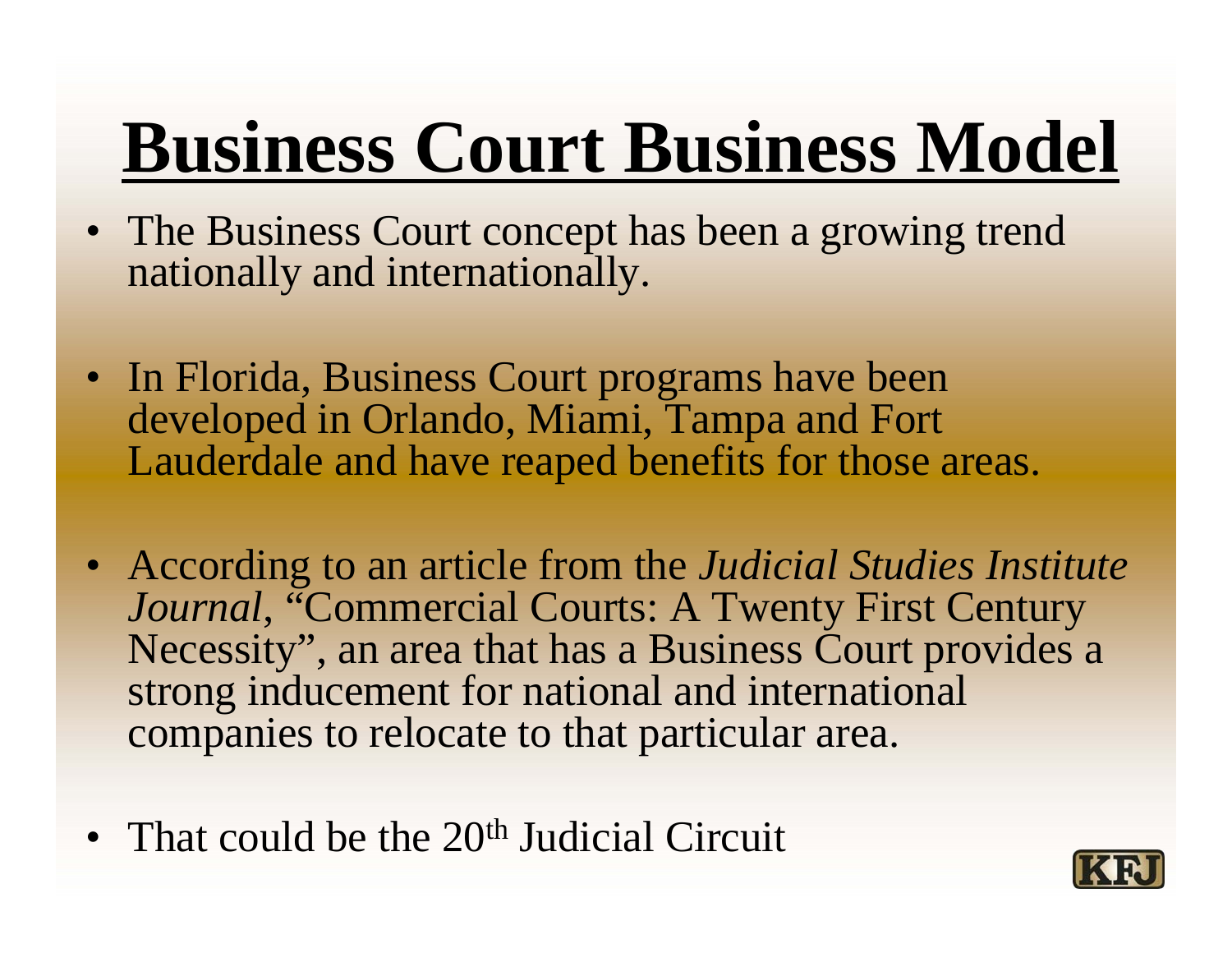# **Benefits of Business Court**

- **Expertise** A Business Court that handles strictly business related matters develops expertise, experience and knowledge in those areas.
- **Efficiency** A Business Court develops a judiciary whose sole responsibilities are business related matters with the result that judicial functions are performed more rapidly and efficiently. A cost savings to the taxpayer.

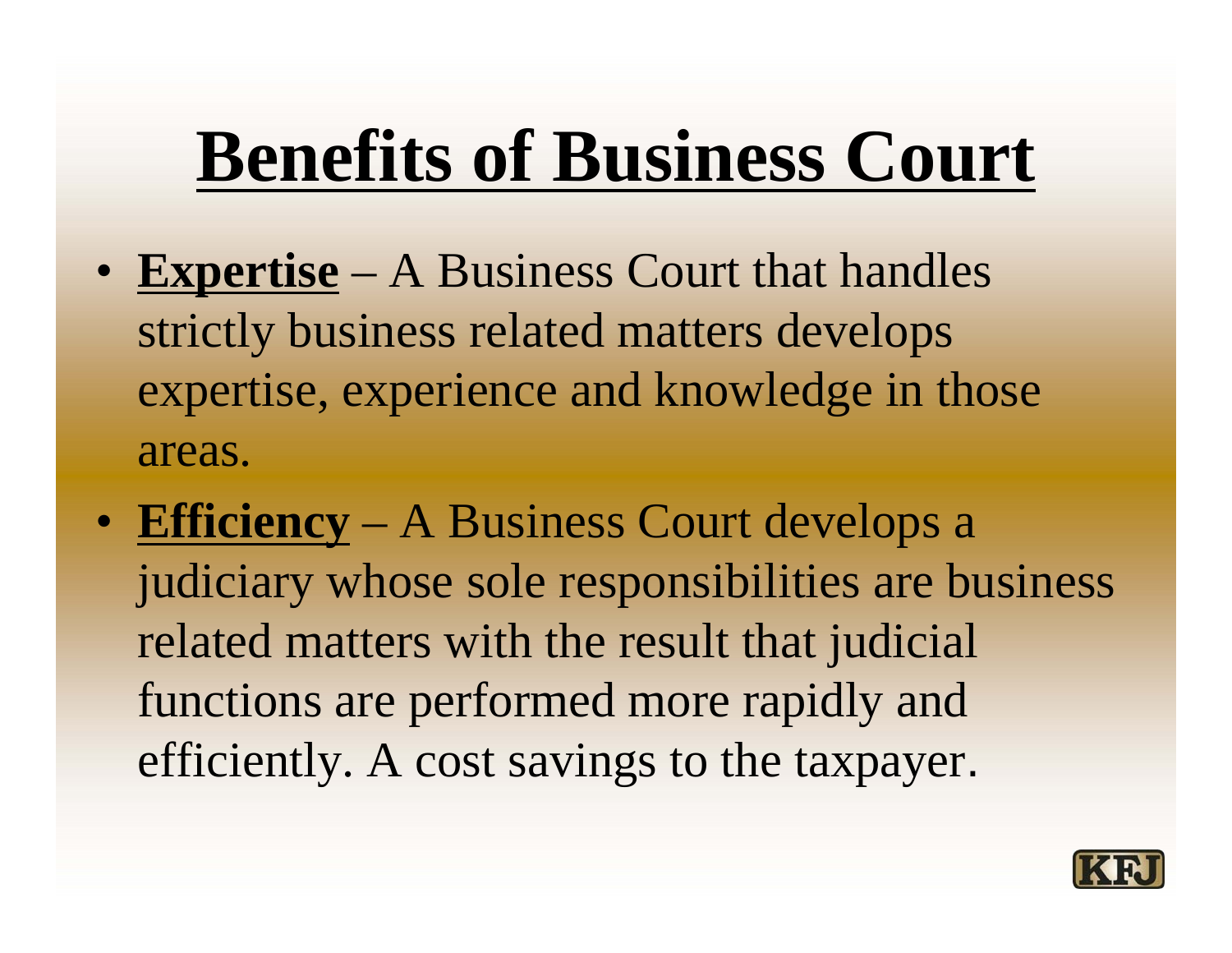## **Benefits of Business Court**

- $\bullet$  **Resource Availability** – By being more efficient in handling business related cases, Business Courts free up additional time for judges to handle other court related needs, providing better service for everyone who utilizes the court system.
- $\bullet$  **Stability** – There would be more consistency and predictability based upon a Judge's prior rulings on business related legal issues.

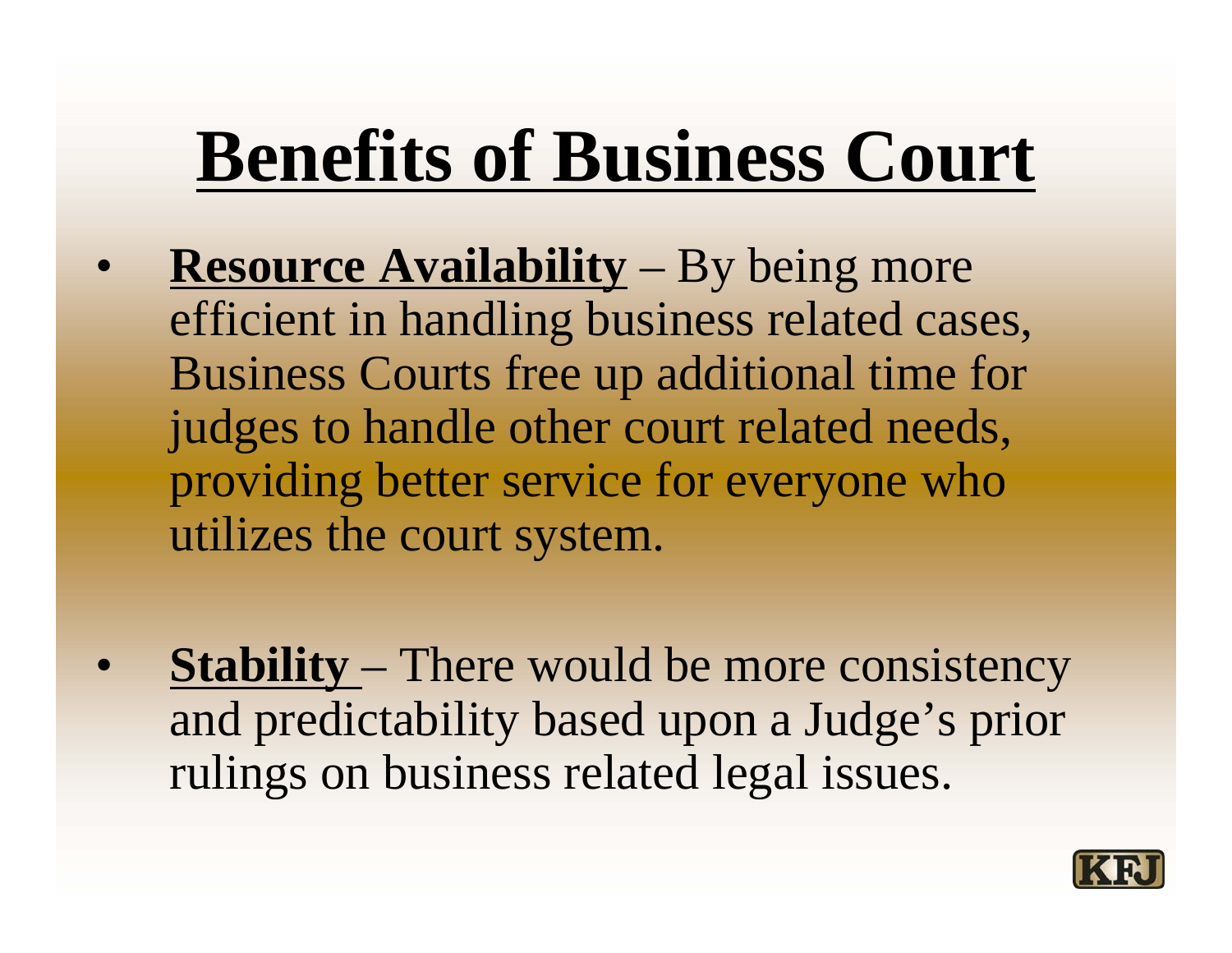## **Benefits of Business Court**

 $\bullet$  **Recruitment & Commerce** - As important as the other factors are to provide an immediate benefit to our community, it has been shown that a Business Court can result in businesses being recruited to an area since they know that a specialized Business Court is in place to resolve business disputes.

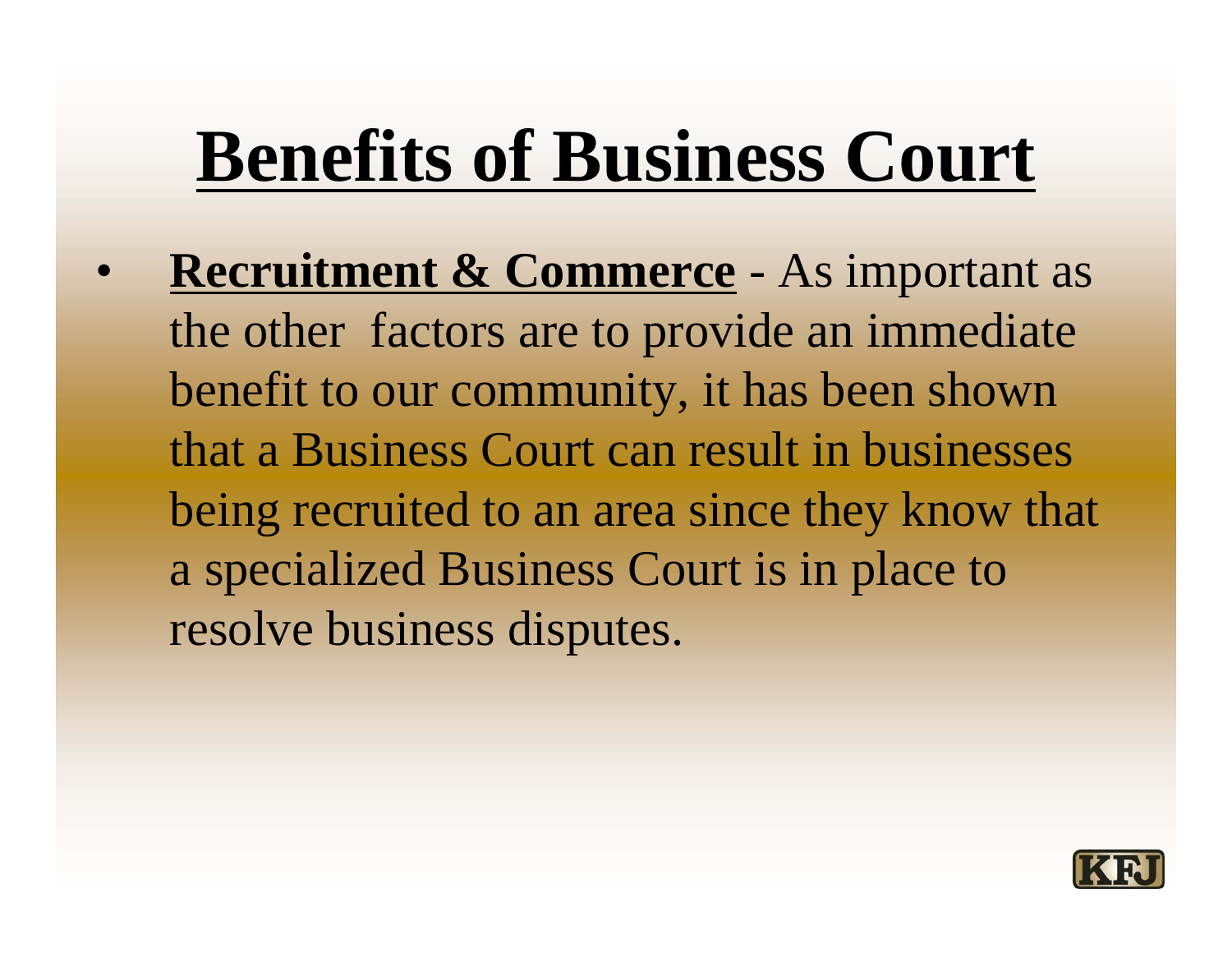### **Costs for a Business Court**

- Fiscal Year 2015-2016
- •Judgeship = \$286,408
- $\bullet$ Two additional law clerks = \$147,022

### **TOTAL = \$433,430**

Source: Scott Wilsker, Court Administrator for 20<sup>th</sup> Judicial Circuit

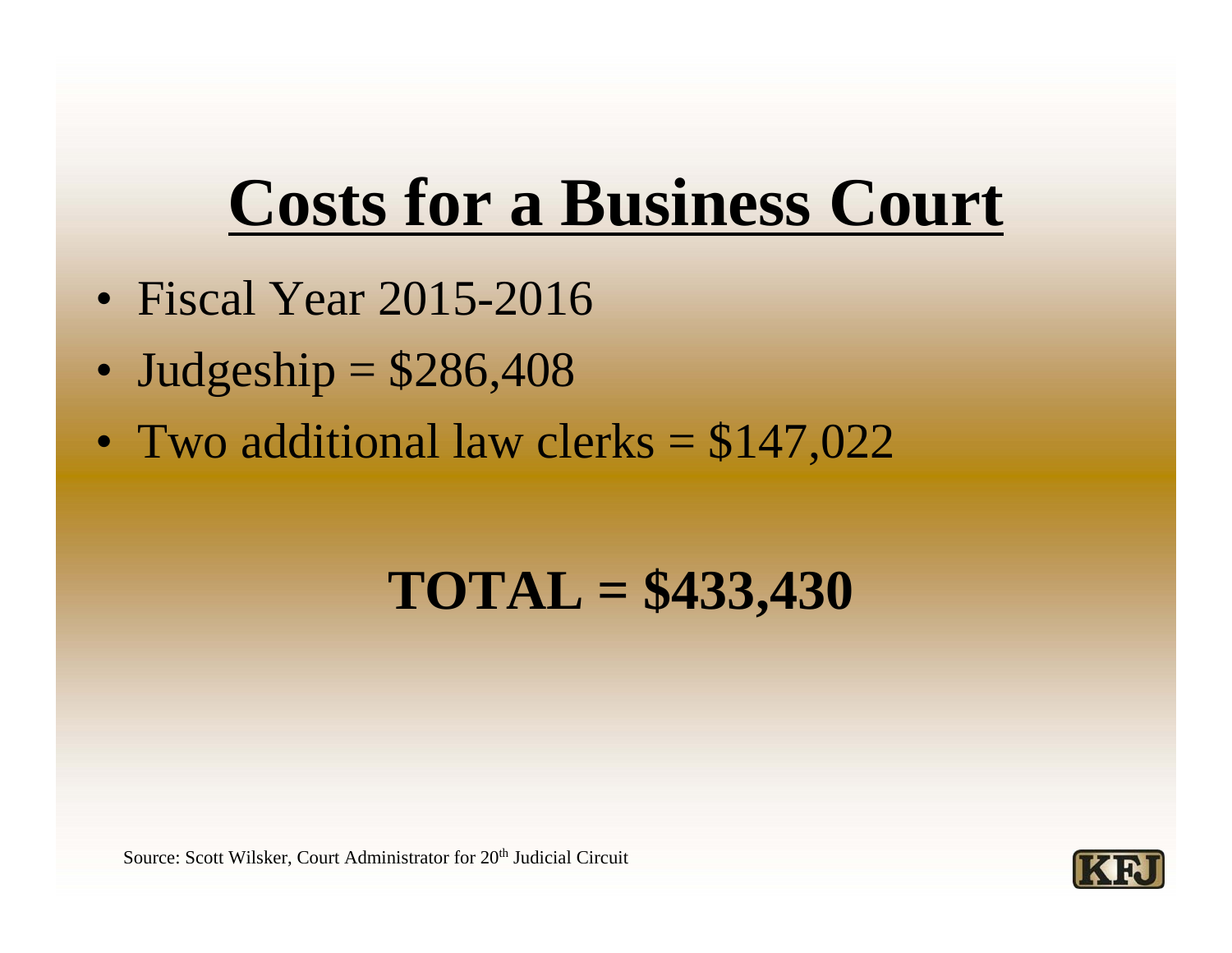Regarding the 20<sup>th</sup>'s historical applications, the 20<sup>th</sup> has received, in eight of the past twelve years, zero percent of the requested additional judicial resources. 2006 proved the only year that the 20<sup>th</sup> received 100% of its requested resources, while 2001, 2002 and 2005 resulted in partial approvals:

|                                                                             |  |  |  |  |  |  | $'01$ $'02$ $'03$ $'04$ $'05$ $'06$ $'07$ $'08$ $'09$ $'10$ $'11$ $'12$ $'13$ |
|-----------------------------------------------------------------------------|--|--|--|--|--|--|-------------------------------------------------------------------------------|
| Ratio of Requests to Authorized 50% 25% 0% 0% 67% 100% 0% 0% 0% 0% 0% 0% 0% |  |  |  |  |  |  | 0%                                                                            |

Regarding the 20<sup>th</sup>'s historical requests, the Circuit has requested 100% of the OSCA-certified judicial need for nine of the last twelve years (with 2001, 2008 and 2009 exceeding):

|                                   |      | $^{\prime}02$ | $^{\prime}$ <sub>03</sub> | $^{\prime}04$ | $^{\prime}05$ | $^{\prime}06$ | '07 | $^{\prime}08$ | $^{\prime}09$       | $^{\prime}10$ | '11  | $12^{\circ}$ | 13   |
|-----------------------------------|------|---------------|---------------------------|---------------|---------------|---------------|-----|---------------|---------------------|---------------|------|--------------|------|
| Ratio of Requests<br>to Certified | 133% | 100%          | 100%                      | 100%          | 100%          | 100%          |     |               | 100% 167% 117% 100% |               | 100% | 100%         | 100% |

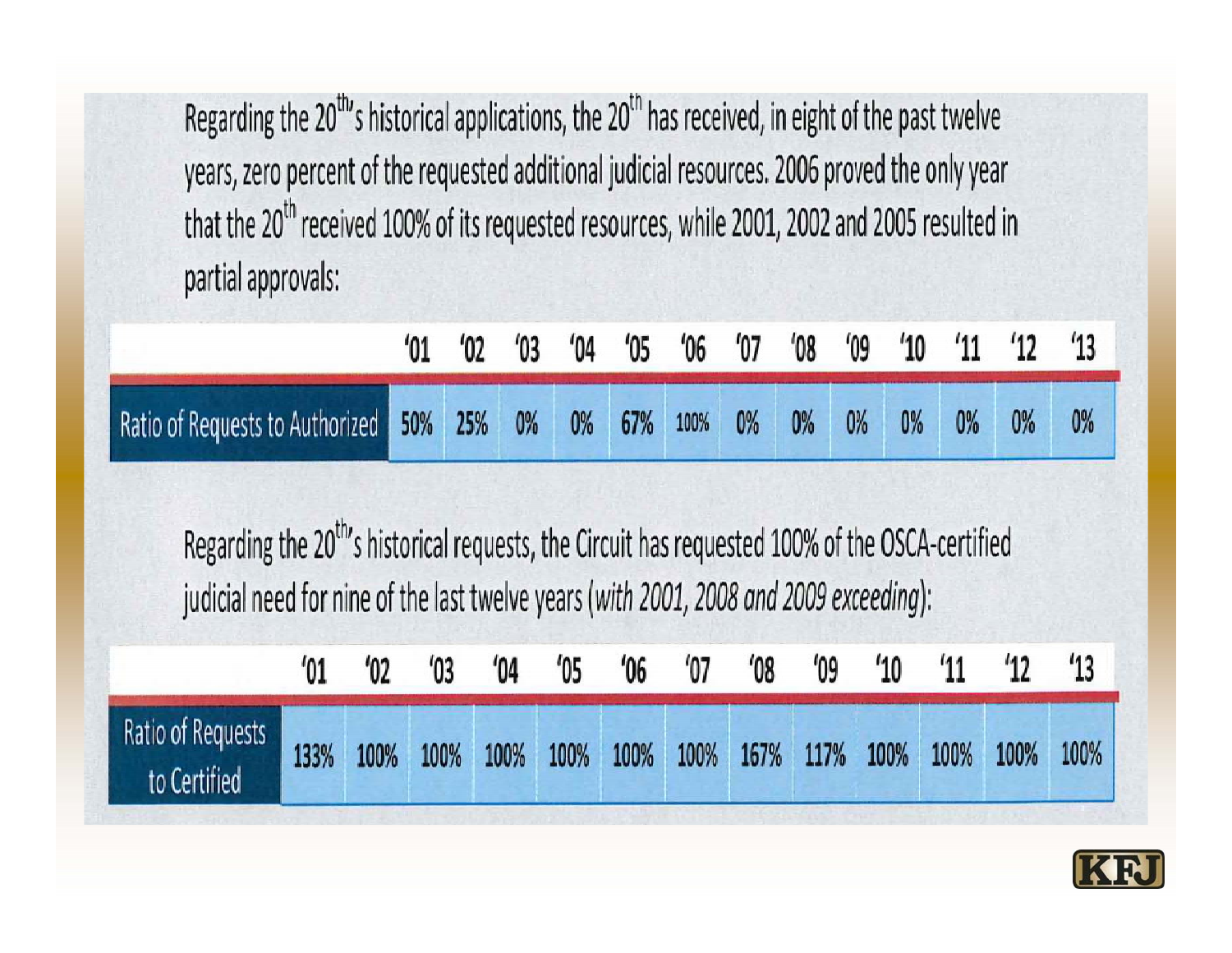### **The Florida Bar and Business Court**

- The Florida Bar advocates that attorneys specialize and become certified in particular areas of the law in order to better serve their clients.
- Similarly, the judges who serve on the Business Court would be specialized in the area of business law, better assisting our current business community, litigants and attorneys and making our Court System more efficient.

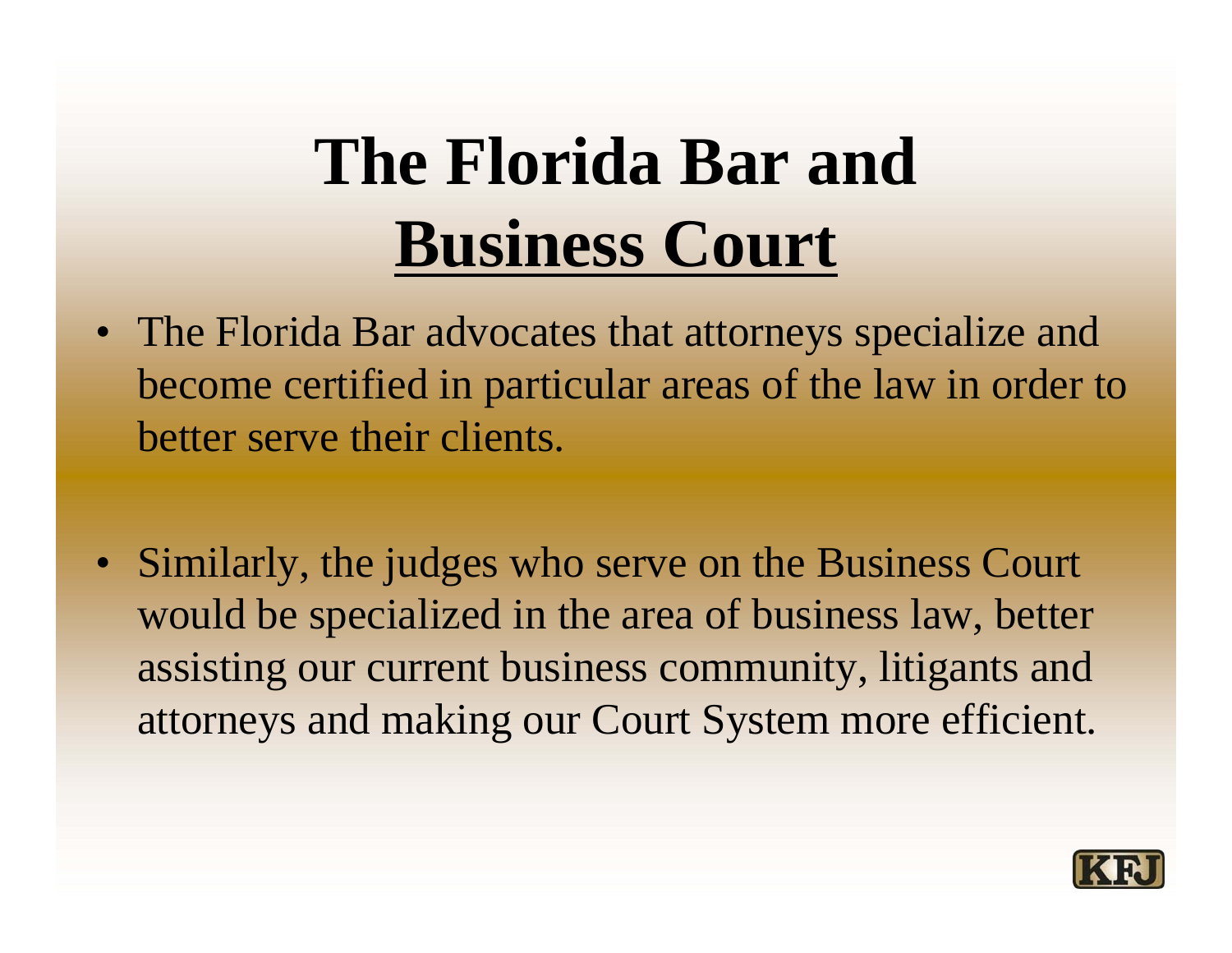### **Attracting Businesses to Southwest Florida**

- Lee and Collier Counties have spent a great deal of money targeting certain businesses and providing public fund to encourage businesses to relocate to our community.
- Some of those investments have proven to be effective (Hertz) and some have not (VR Labs/\$5M Vacant Building).
- The investment in a Business Court would provide immediate benefits and eliminate some of the risk of distributing public funds to start-up companies.

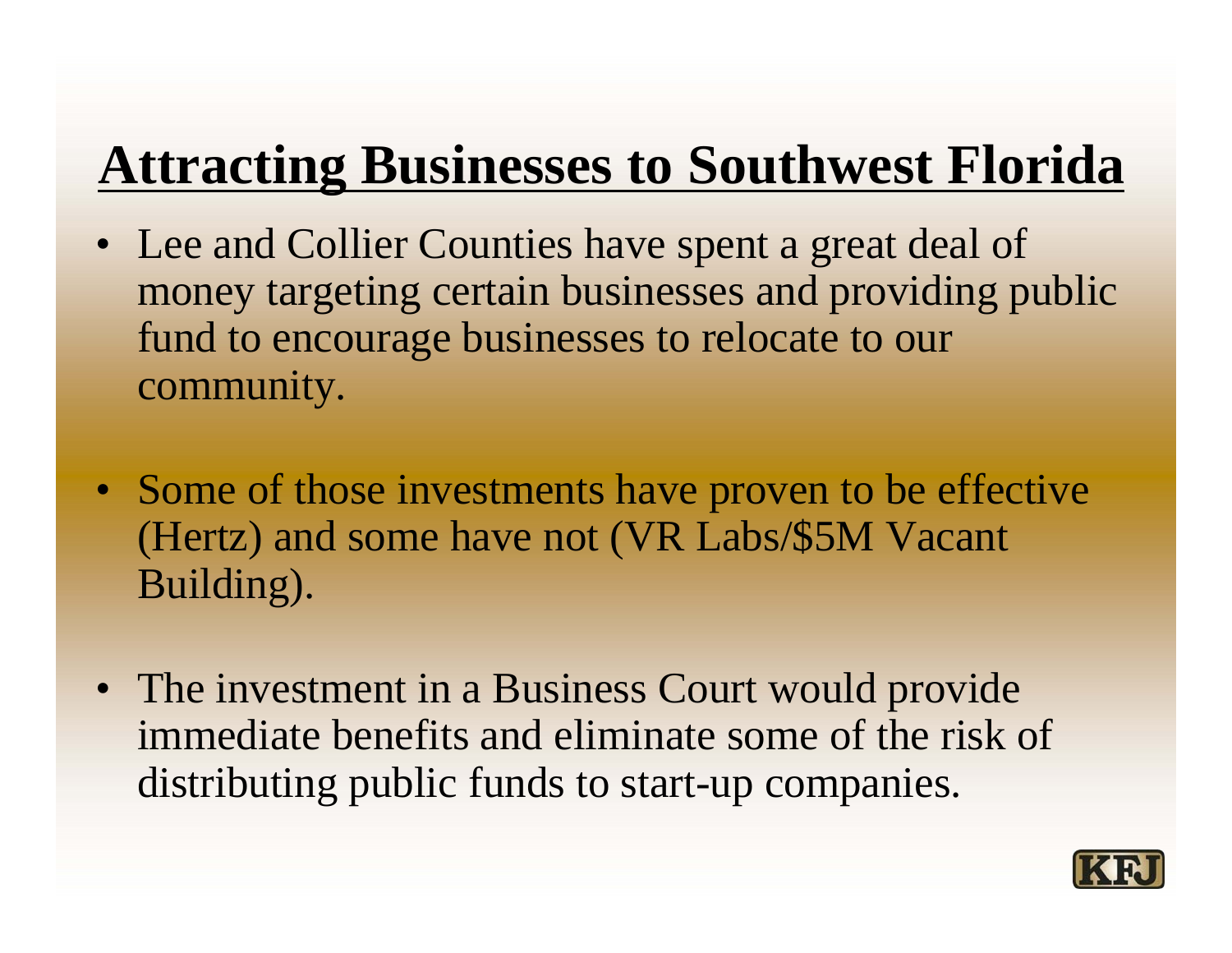# **Equal Footing**

- If the current approach was supplemented along with a Business Court, our community would be on equal footing with other communities that have embraced this concept and are already attracting businesses to their areas.
- Other Florida Circuits may be considering the Business Court model
- • National and international companies looking to relocate or expand would not only recognize the natural benefits of this area but recognize the forward thinking business climate with a Business Court to serve Southwest Florida.

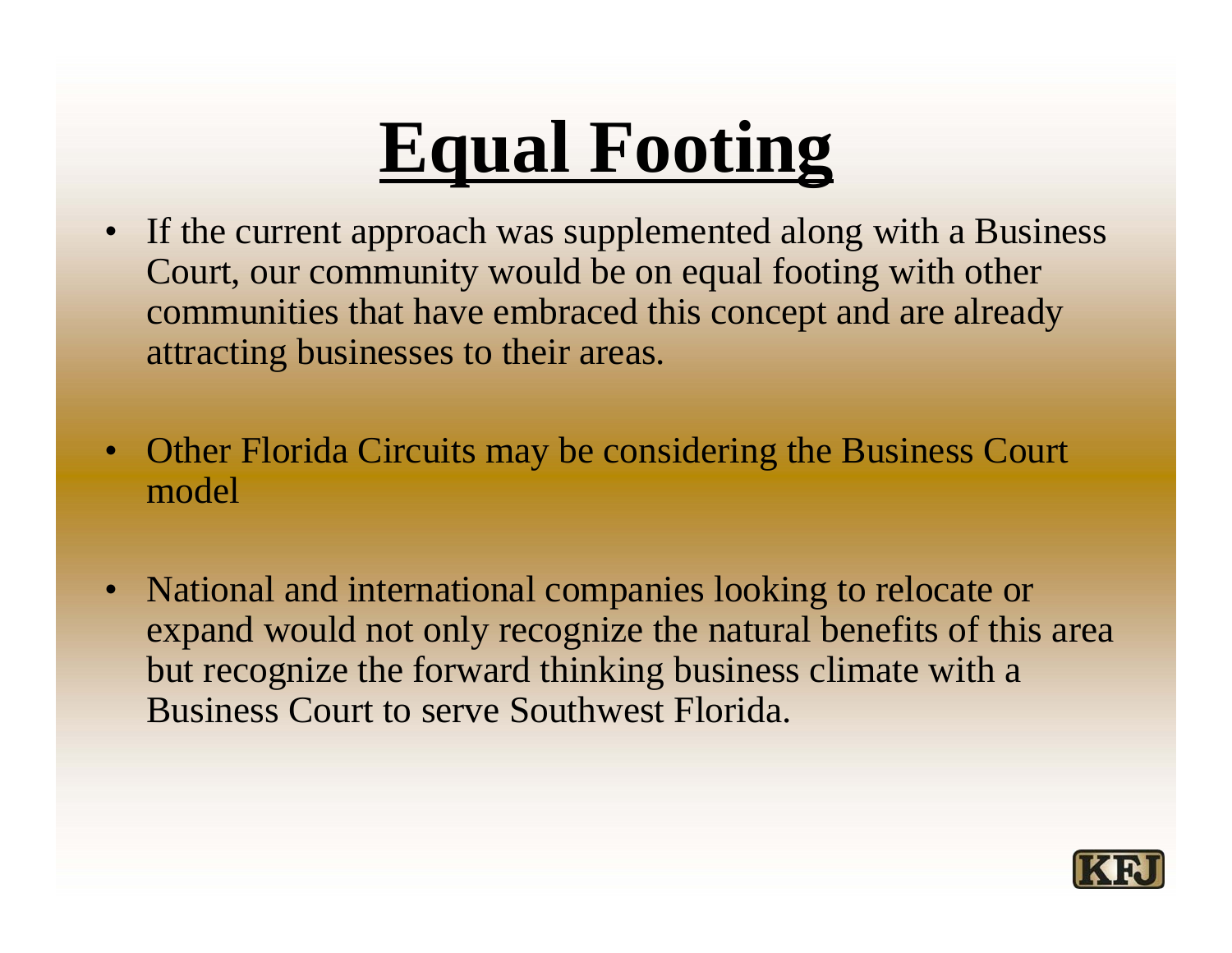## **Business Court Concept**

"The most challenging, most rewarding, best lawyering experience I have ever had in my 24 years as a Judge."



 Judge Jeffrey Streitfeld, Business Court Judge Broward County

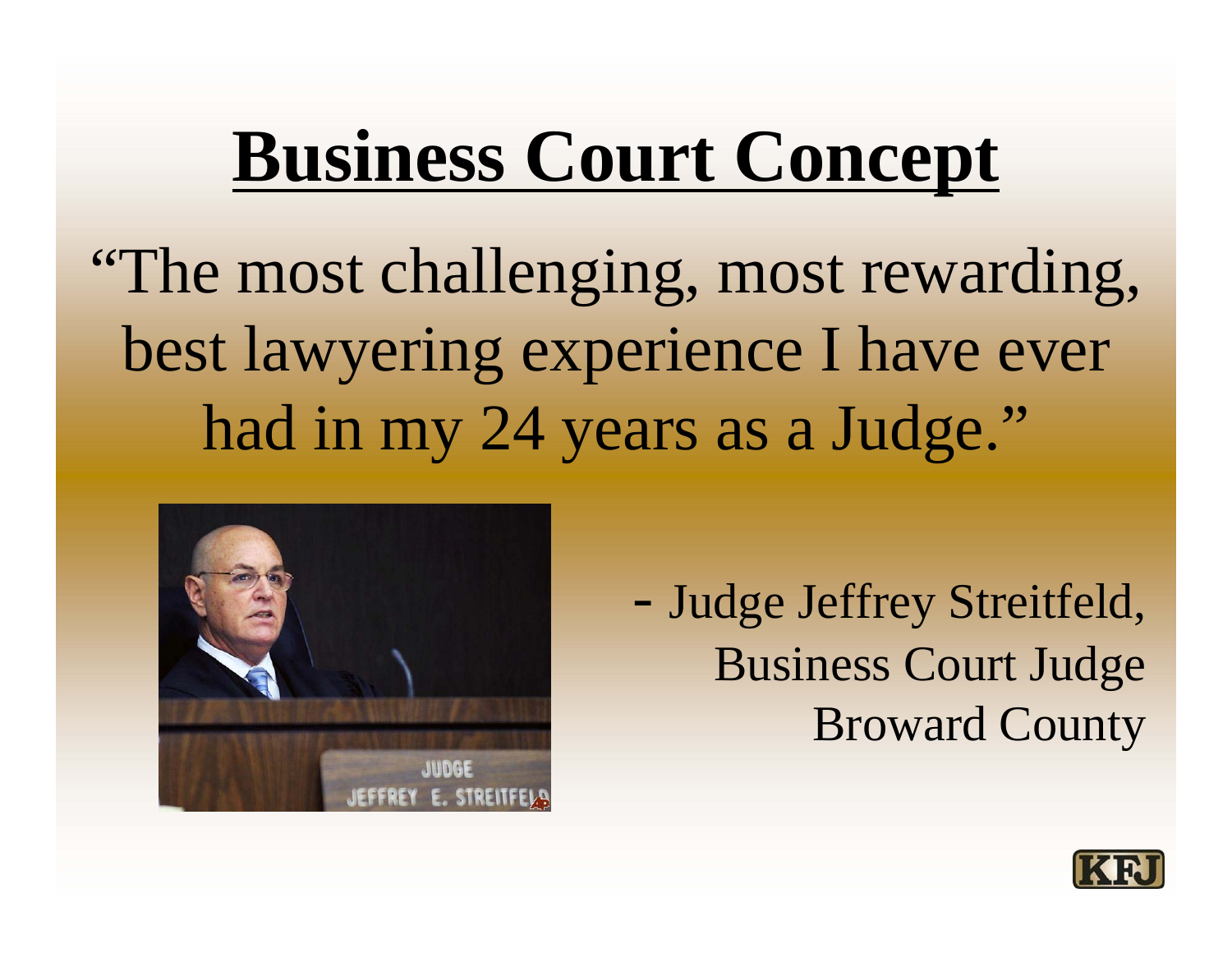# **Business Court Inspiration**



"Business Court has been the highlight of my Judicial Career. The best lawyers bringing the most interesting cases both legally and factually."

-Judge Alice L. Blackwell, Business Court Judge Orange County, FL